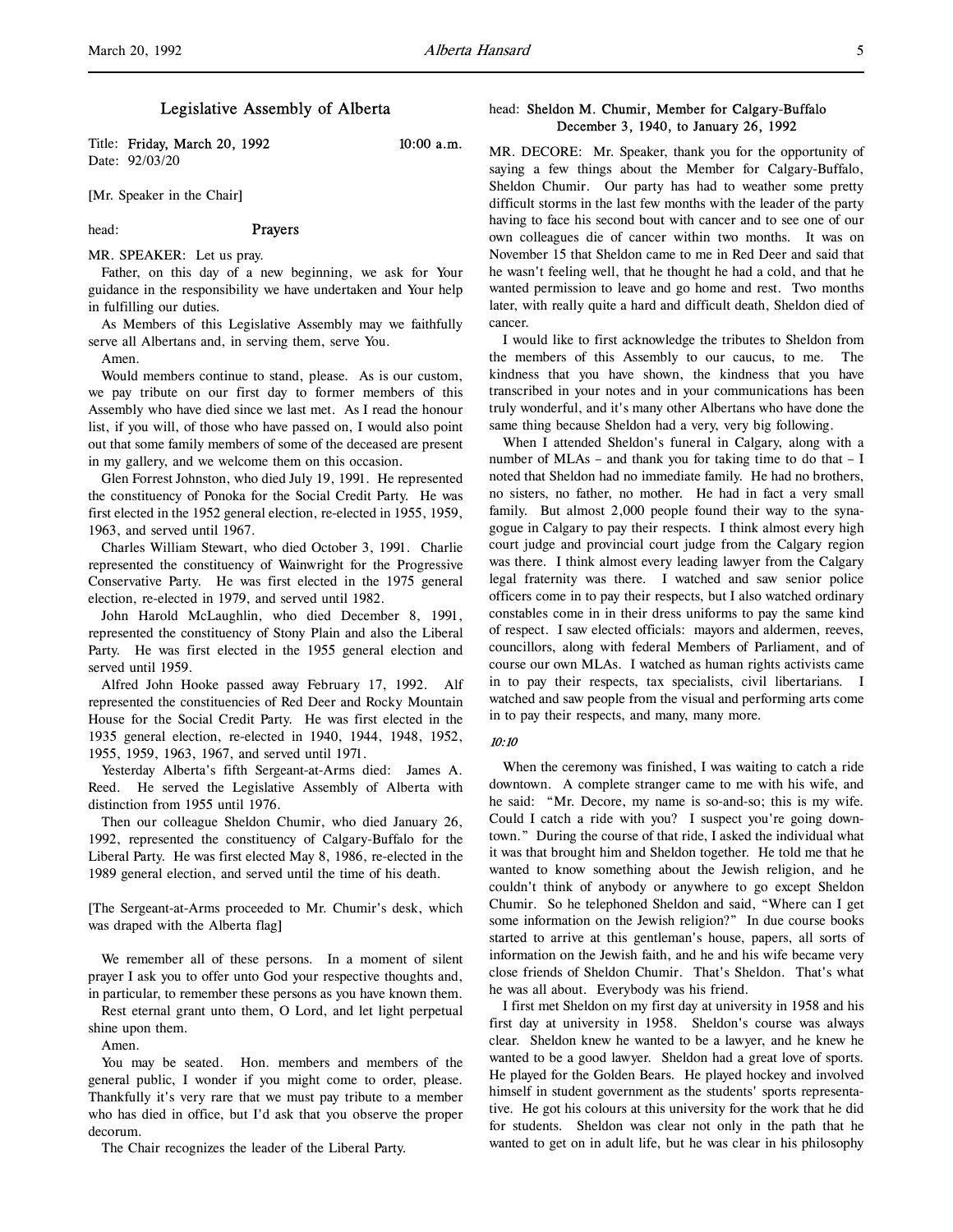Members of this Assembly, Sheldon was a great asset to our caucus. All of you, I know, realize that. Sheldon would always say, when we discussed an issue and boiled it down to a position that we thought we would take: "Is this right? Is what we are about to embark upon right?" That was his creed.

Last Wednesday I came back and chaired my first meeting of our caucus since my own illness, and I had to shed a tear when I looked across the way and didn't see Sheldon. Sheldon leaves a great legacy to our province, to our country, to our party, to our caucus, to many of us. Much of Sheldon's involvement in Calgary will be talked about, I understand, by the hon. Member for Calgary-Forest Lawn and I'm sure by the hon. Minister of the Environment, but I think these are the things that Sheldon does leave as his legacy to us: he had integrity, he had consistency, he had humility, he had compassion, and he had intelligent ideas to deal with all of the problems that he got himself immersed into.

Sheldon leaves one other legacy, and you could almost have predicted this. Sheldon Chumir's estate has established a foundation, a foundation for ethics in leadership. That's Sheldon. That says it all.

Thank you.

MR. KLEIN: Mr. Speaker and Members of the Legislative Assembly, it has been said that great trees are best measured when they are down. It is left to us today to take the measure of Sheldon Chumir and to honour his memory. We've lost a colleague. The people of Calgary-Buffalo have lost an effective, honest representative. The law has lost one of its most brilliant practitioners. Sheldon's many acquaintances have lost a beloved friend, and I have lost a close friend of over 30 years. Through our friendship and over some long discussions in Chinatown I came to know of his love for Chinese food, and some very strange dishes indeed, his passion for old-fashioned rock and roll, his love of travel to all parts of the world, and I came to know of his athletic ability as far back as when he was a halfback for the Calgary Broncs and I was the water boy.

Mr. Speaker, it's all Albertans who are poorer today because his untimely death has left us with a sense of unfinished business. For it is not what Sheldon has done, and his accomplishments were remarkable, but what he had left to do that we mourn. Sheldon Chumir had a vision for what this Alberta and this Canada could be. His vision did not necessarily mean having a perfect road map for the future. His vision simply meant giving voice to important issues and galvanizing people to debate those issues. Oftentimes his vision didn't mean giving all the right answers but rather asking the right questions. We always knew that so long as Sheldon was among us he would always remind us that the poor must be helped, that the defenceless must be defended, that civil liberties must be fiercely protected, that the law must be respected, that public service is an honourable calling, that citizenship is the responsibility of us all, and that there are no substitutes for honesty, integrity, and compassion.

The highest honour, the most enduring tribute, and the most lasting legacy that this Assembly could pay to the memory of Sheldon Chumir would be for us to rededicate ourselves to those goals for which he stood.

MR. PASHAK: Mr. Speaker, others have spoken about Sheldon Chumir's significance as an Albertan and indeed as a Canadian. In my remarks I would like to stress the importance of Sheldon as

a true citizen of Calgary. Members of this Assembly know him as hard working, diligent, and an extremely effective debater. They also know that he took up important causes and championed them relentlessly. Calgarians, though, also know Sheldon for these same qualities. As a youngster he worked in his family's grocery store in the shadows of the old Buffalo baseball stadium in downtown Calgary, and what's important about that is that he never lost sight of his origins. He was always quick to defend common people and the underdog. Just recently I learned that he skated with Vietnamese youth on many a Sunday afternoon. This was part of a program designed to help immigrant young people who were having difficulty in adjusting to Canadian society. By the way, he was a good skater, and as others have mentioned and according to his contemporaries at Central Memorial high school, pound for pound he was a darned good halfback on the high school football team.

I first met Sheldon during university days and remember getting into a long, impassioned discussion about civil rights movements in the United States and how lessons learned there could be used to defuse prejudice and discrimination in Canada. This was a theme that Sheldon addressed throughout his life. In fact, his first public political involvement in Calgary was to support the principle of public schooling. Rita Dempsey, a past chairman of the Calgary board of education, says that Sheldon believed that children must live and work in an environment that is free of prejudice, and because of their universal accessibility only public schools can meet this condition.

### 10:20

Sheldon's reputation in Calgary was also based on his commitment to human rights and civil liberties. On one occasion in which I was personally involved he saw it as an absolute necessity that the right to freedom of expression be protected. He was prepared at his own expense, and this wasn't unusual for Sheldon, to take this issue all the way to the Supreme Court of Canada.

In conclusion, Mr. Speaker, I would like to mention that almost 2,000 people attended his memorial service in Calgary. That indicates just how many people he touched with his integrity, his ability, and his generosity. He'll be missed by all members of our caucus but especially I think by the Member for Calgary-Mountain View and myself, who together with Sheldon were the first opposition members to be elected in Calgary since the 1970s.

MR. SPEAKER: Could you all rise, please.

Sergeant-at-Arms, would you march off the colours of Alberta, please.

[The Sergeant-at-Arms removed the Alberta flag from Mr. Chumir's desk]

MR. SPEAKER: Please be seated.

### head: Introduction of Visitors

MR. HORSMAN: Mr. Speaker, it is a pleasure to introduce to you and through you to this Assembly four members of the United Nations Industrial Development Organization: the director general, Domingo Siazon; Stephen Halloway, representative to the United Nations and director of the New York office; Herbert May, senior director for industrial co-operation from the head office in Vienna; and Raymond Gladu, who is a representative in Canada, who resides in Montreal. Mr. Siazon has been in Vancouver participating in Globe '92 and is here today to meet with the government and private sector to discuss how his organization can assist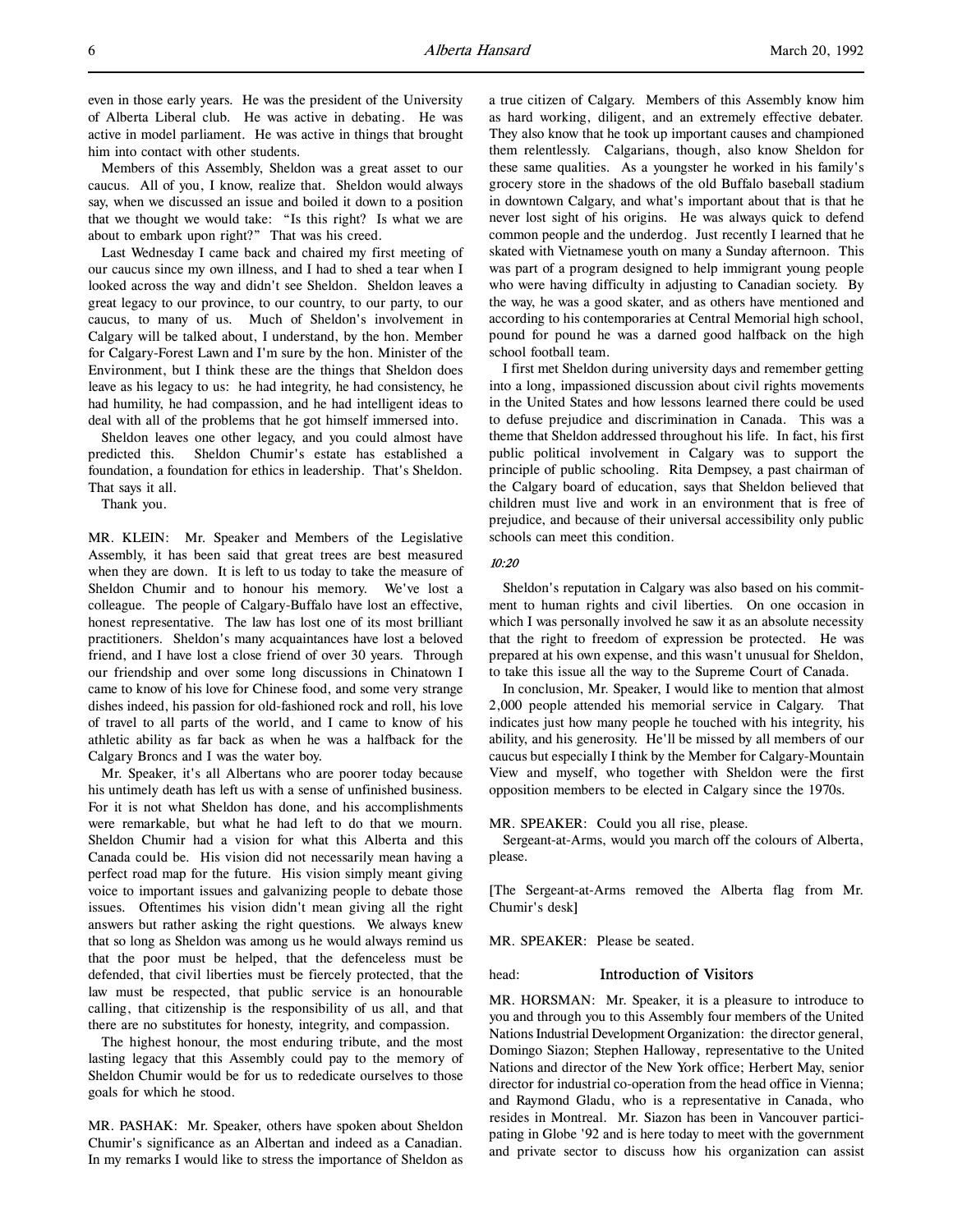Alberta companies in identifying business opportunities in developing countries. I think it is significant, tomorrow being the United Nations International Day for the Elimination of Racial Discrimination, that we should have with us in this Assembly today such significant representatives of the United Nations. I would ask that they rise in the gallery and receive the warm welcome of the members of the Legislature.

#### head: Presenting Petitions

MR. SPEAKER: The Member for Stony Plain.

MR. WOLOSHYN: Thank you, Mr. Speaker. I would like to present petitions on behalf of 24 schools from Parkland local 10 of the Alberta Teachers' Association. The petitions are putting forth ATA resolution 226/91 requesting the government to begin meaningful negotiations with teacher representatives to resolve the problems surrounding the Teachers' Retirement Fund.

# head: Presenting Reports by head: Standing and Special Committees

MR. HORSMAN: Mr. Speaker, I have the honour today to present to you and to members of the Assembly the report of the Alberta Select Special Committee on Constitutional Reform entitled Alberta in a New Canada: Visions of Unity.

MR. BOGLE: Mr. Speaker, I am pleased to present a report of the Standing Committee on Legislative Offices on the selection of Alberta's first Ethics Commissioner.

MR. SPEAKER: Thank you.

### head: Notices of Motions

MR. HORSMAN: Mr. Speaker, I give notice of the following motion:

Be it resolved that the report of the Select Special Committee on Constitutional Reform, appointed in this Assembly on March 26, 1991, the report being entitled Alberta in a New Canada: Visions of Unity, be now received and concurred in.

MR. STEWART: Mr. Speaker, I wish to give notice of the following motion:

Be it resolved that the report of the Standing Committee on Legislative Offices be now received and concurred in: that the appointment of Robert Clark as the first Alberta Ethics Commissioner be confirmed by this Assembly.

MRS. HEWES: Mr. Speaker, I beg leave to give notice that under Standing Order 30 I'll request leave to adjourn the ordinary business of the day to discuss a matter of urgent public importance, that being the recent appointment of the Solicitor General.

MS M. LAING: Mr. Speaker, I rise to give notice under Standing Order 40 that I will be asking for unanimous consent after question period today for the following motion:

Be it resolved that the Legislative Assembly commemorates March 21 as the United Nations International Day for the Elimination of Racial Discrimination and that each member of the Assembly today renews his/her commitment to work to eradicate racism and promote equality in all areas of endeavour in his/her public life.

MR. WICKMAN: Mr. Speaker, I beg leave to propose the following motion to the Assembly under Standing Order 40 after question period:

Be it resolved that the Legislative Assembly reaffirm its support of multiculturalism as a positive characteristic of our society, be it further resolved that the Legislative Assembly acknowledge that Albertans benefit because Alberta has welcomed people from all over the world and that the diversity of their backgrounds gives our province strength, and be it further resolved that the Legislative Assembly reaffirm its support of the legislation, programs, services, and policies that are in place in this area.

# head: Tabling Returns and Reports

MR. ELZINGA: Mr. Speaker, it is my pleasure, sir, to table four copies of the annual report of the Alberta Opportunity Company for the year ended March 31, 1991, copies of which have been previously distributed to all members.

MR. BRASSARD: Mr. Speaker, I wish to table the annual report of the Premier's Council on the Status of Persons with Disabilities for the year 1990-91.

MR. FJORDBOTTEN: Mr. Speaker, I'm pleased to table today the response to Motion for a Return 408 submitted by the Member for Westlock-Sturgeon last session, which incidentally I provided to him last September.

MS BETKOWSKI: Mr. Speaker, I am pleased to table with the Assembly today the following items: annual reports for the fiscal year ended March 31, '91, for Alberta Hospital Edmonton, which had been previously distributed to all members, and for the Alberta Registered Dietitians Association; the annual report for the Alberta Dental Association for the year ended June 30, '91, for the Alberta Association of Registered Nurses for the year ended September 30, '91, and for the Public Health Advisory and Appeal Board for the year ended July 31, 1990. Copies of the latter four will be distributed to all members.

I am also pleased to table the vital statistics annual review for 1990, copies of which have been previously distributed to all members, and finally, financial statements for the fiscal year ended March 31, 1991, for the Charles Camsell provincial general hospital, Alberta Children's provincial general hospital, the Foothills provincial general hospital, Glenrose rehabilitation hospital, Alberta Hospital Edmonton, Alberta Hospital Ponoka, northern Alberta children's hospital, and the Alberta Cancer Board.

Thank you, Mr. Speaker.

#### 10:30

MR. SPEAKER: The Minister of Energy, then Edmonton-Avonmore.

MR. ORMAN: Mr. Speaker, on behalf of the Alberta Office of Renewable Energy Technology I'm pleased to submit the southwest Alberta renewable energy initiative annual report 1990-91.

MR. SPEAKER: Edmonton-Avonmore.

MS M. LAING: Thank you, Mr. Speaker. I wish to table for the information of the members of this Assembly a letter from Edmonton working women requesting a full investigation into the allegations against the Solicitor General.

### head: Introduction of Special Guests

MR. SPEAKER: The Member for Highwood, followed by Edmonton-Avonmore.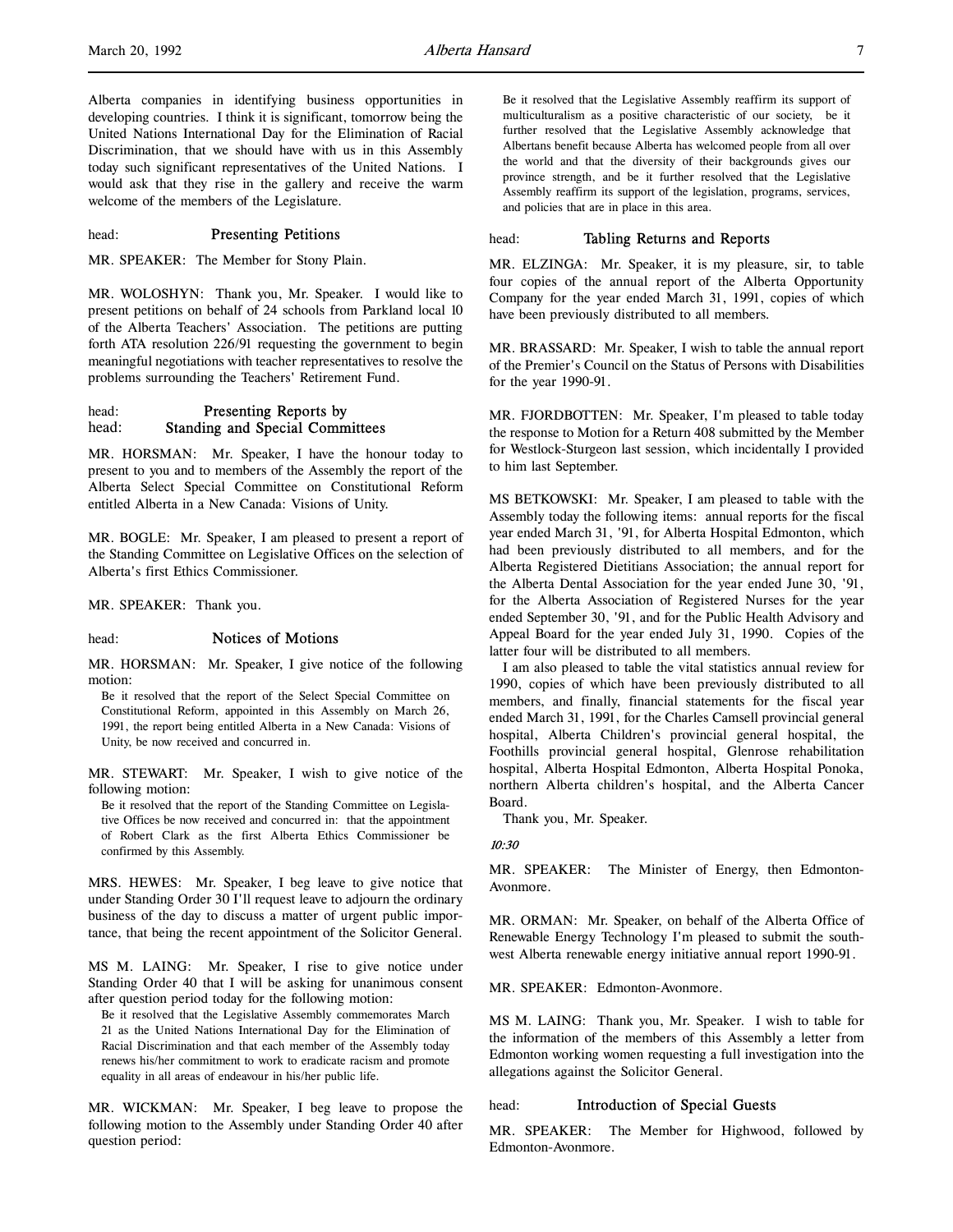MR. TANNAS: Mr. Speaker, I'm delighted this morning to introduce to you 14 eager and keen students from Millarville community school. They're accompanied by their teacher and vice-principal, Mr. Tony Hampshire, and parent Mrs. Karen Raymond. I'd ask them to rise in the gallery and receive the cordial welcome of this House.

MS M. LAING: Mr. Speaker, it gives me great pleasure today to introduce to you and to members of this Assembly the son-inlaw of the hon. Member for Stony Plain, Duane Hrynyk, and his grandsons Robbie and Chad Hrynyk from Campbell River, B.C. I would ask that they please rise and receive the warm welcome of this Assembly.

# Speaker's Ruling Introduction of Guests

MR. SPEAKER: Hon. members, just a reminder early in session that while we have allowed that today and it's all very nice, in actual fact we try to reserve that privilege of introduction for a broader range of individuals. Having said that, you know that I'll just wink at my mother.

### head: Introduction of Special Guests (continued)

MR. STEWART: Mr. Speaker, it's my pleasure on the first day of the session following the opening yesterday to introduce to you and to all members of the Assembly 31 students from St. Joseph elementary school accompanied by nine parents and also a teacher, Mr. Rob Coumont. We're going to have the opportunity of meeting with them later. In the meantime, we would like to extend to them our warm welcome to this Assembly.

MR. GIBEAULT: Mr. Speaker, I'm pleased to introduce to you and the members of the Assembly this morning two representatives of the Edmonton Multicultural Society. With us in the public gallery is the first vice-president of the society, Dr. Lila Fahlman, as well as Christine Lassalle. I'd ask them now to stand and receive our very warm welcome.

MR. DECORE: Mr. Speaker, I would like to introduce to you and to members of this Assembly two Canadians who are active in the Ukrainian community in Alberta, Jim Jacuta and Bohdan Barabash. I wonder if they would stand and receive the usual greeting from this House. They are both executive members of the Ukrainian professional and businesspersons' association, and they are active members of the Ukrainian Canadian Congress.

MR. SPEAKER: The Member for Grande Prairie, followed by the Minister of Education.

DR. ELLIOTT: It is my pleasure this morning to introduce two members of the Grande Prairie Roman Catholic separate school district: the superintendent, Mr. Dennis Grant, and the chairman of the board, Mr. John Croken. I'd ask them to stand and receive the welcome of the Assembly.

MR. DINNING: Mr. Speaker, in the gallery today is Mrs. Natalie Harasymiw. She is with the Parents for Ukrainian Education and has been a strong pioneer in the preparation of materials for Ukrainian education. I'd ask her to rise and receive the warm welcome of the members of the Assembly.

### head: Ministerial Statements

### Solicitor General

DR. WEST: Mr. Speaker, as Solicitor General of the province of Alberta I have the responsibility to deliver programs that ensure the protection and safekeeping of each and every individual. Because I regard the responsibility of this office of paramount importance to Albertans, I am making this statement.

Recently there has been a great deal written and reported on my character and relative past, which has hurt my family and damaged my reputation. I feel that any attempt to discredit my 20-year veterinary career is totally and unequivocally wrong and false.

 Yes, I was married in 1964. We were young. The marriage did not work out and was one of the most difficult times for both of us. The marriage ended 22 years ago, in 1970, by a court decision on accepted grounds. It is over.

 There have been many stories and allegations about me. All stories have two sides to them, not a lot of which is known. In the course of events it would be impossible to explain the details of much past and private life. Suffice to say that some of the stories, but not all, are surrounded by some degree of the use of alcohol. As Solicitor General I am sensitive to this area of my life. Today I make a commitment to the Premier, to this Legislative Assembly, and to the people of Alberta that while I am Solicitor General or any other minister of the Crown I will refrain from the use of alcohol. This statement is in respect of the responsibility and trust that Albertans expect of this position. In the office of Solicitor General I will work to the best of my abilities to carry out the programs in force today and strive to develop the necessary changes to make Alberta the safest as well as the best place to live.

I apologize for any concern or doubt as to my sincerity or ability to serve my province. I thank my wife, my family, the Premier, my community and supporters who have given their vote of confidence to me during the last six years.

MR. MARTIN: Mr. Speaker, let me reply to the Solicitor General and say, first of all, that people in public life can well understand, I think, the pressure and stress that the Solicitor General, the minister, has been under. You seem to indicate in your statement that there are problems with alcohol and that you are going to refrain from the use of alcohol. I would commend you on that. I think it takes courage to stand here and admit that. I commend you for doing that, and I wish you luck in terms of your success in dealing with that matter.

However, Mr. Speaker, there are some other problems. We're dealing with respect for the law. Beyond alcohol, when we're dealing with respect for the law, there's the matter of maintenance payments and there's the matter of vigilante justice: things that are very important in terms of the sensitivity and integrity of the position. I would say to the Solicitor General that it's now the Premier who has to deal with it. It's his judgment now that's in question, and we would like to pursue this in question period.

MR. SPEAKER: The Minister of Culture and Multiculturalism.

### International Day for the Elimination of Racial Discrimination

MR. MAIN: Thank you, Mr. Speaker. I'm rising today to draw the Assembly's attention to March 21, tomorrow, which is the United Nations International Day for the Elimination of Racial Discrimination. I do this today, and it's appropriate that we have visitors from the United Nations with us today. Each year this day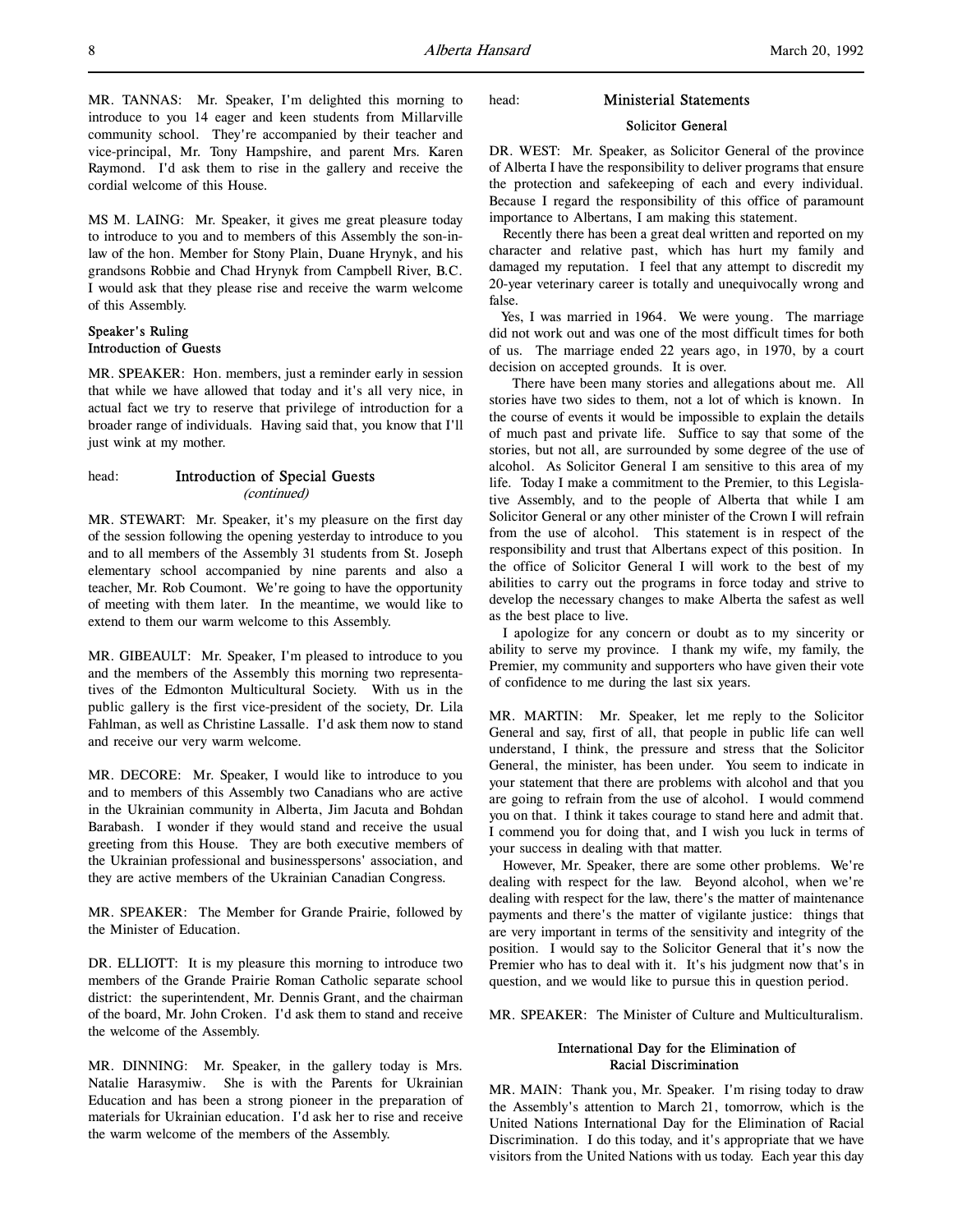l,

serves to refocus the world's attention on a difficult problem that exists in our society and in others, and it makes us more aware of how diligent we must be in ensuring that racial barriers to full participation in our society are removed.

Mr. Speaker, through the efforts of this government through the Alberta Multiculturalism Commission and the Alberta Human Rights Commission, we have made a diligent effort at raising Albertans' awareness of the negative impacts of discrimination of any form in our society, and we actively promote the full participation of all people in Alberta society.

Perhaps rather than a collection of ethnic and racial groups we should look at ourselves as people. We would be better served if that were the case. We all want to benefit from the opportunities that exist in this province like nowhere else, and we should all have every opportunity to participate and contribute to this society.

### 10:40

We must recognize, however, that we come from diverse backgrounds. As someone once said, "Many came here in different boats, but we're all in the same boat together now." That is today's reality. We are a diverse culture, and everyone who is participating in our society wants to succeed. This government wants to ensure that everyone has those opportunities, that no one is left out or feels they cannot participate in Alberta society for whatever reason. Not only does the government lose, but we all lose if one person cannot participate.

Mr. Speaker, there are pieces of legislation endorsed by this Assembly. There are programs and policies put in place by this government. There have been motions passed by this Assembly, the strongest among them one endorsed and promoted and sponsored by the Member for Calgary-Buffalo, who was honoured so eloquently here this morning. As we think about tomorrow and the International Day for the Elimination of Racial Discrimination, let us recommit ourselves one and all to furthering our objectives into the future.

Thank you, Mr. Speaker.

MR. MARTIN: Mr. Speaker, I'd like to stand and react positively to the minister's declaration in drawing attention to the United Nations International Day for the Elimination of Racial Discrimination.

While there's always bad news, we recently have had some good news, of course, with the referendum in South Africa. A lot of people didn't know how it would go, and we're hopeful for peace and justice and full democracy in the very near future in South Africa.

Mr. Speaker, while there are encouraging signs in Alberta, there are discouraging signs too. Not all is well in Alberta, and I think the minister would agree with me. We've had the Aryan Nations spectacle, and in our major cities we've had gang wars that seem to have some racial connotations to them. We certainly see, as we travel around, enough racial slurs.

We know that in Alberta and in Canada immigration is going to increase, and we're going to have to deal with this problem, Mr. Speaker. If I may say to the government, to the minister, we do need some concrete action to deal with some of these things, not just lip service. We look forward to such Bills as employment equity. We look forward to more being done for English as a Second Language. We look forward to more being done dealing with racial prejudice in the school system. The minister talks about the Alberta Multiculturalism Commission. The very least we could do is have that body elected. What better way to have open government than to do that?

Mr. Speaker, in conclusion, certainly we in the Official Opposition participate fully in the United Nations International Day for the Elimination of Racial Discrimination.

#### head: **Statement by the Speaker**

### House Procedure

MR. SPEAKER: Before we proceed to Oral Question Period, the Chair has a relatively brief statement to make to the House.

The Chair held a meeting with the three House leaders, and a number of issues were briefly discussed. Agreement was reached to meet in the very near future to discuss possible changes to some of our House procedures.

For purposes of this session the operation of question period will continue in the same format as last session. However, as always, brief questions and answers are encouraged because it will allow more hon. members to participate.

In the past few years an equitable system has been developed by both the Chair and the Table to allow the processing of motions other than government motions and private member's Bills. This year a process was set in place to help in the preparation of Bills, which enabled Table officers to better serve all members and allow members to prioritize their Bills. The request for changes in priorities in the last few days has unfortunately impacted the efficiency of this process and created needless extra work for the Table, but hopefully this will be adjusted in the next few days.

Alberta has the largest Order Paper in the country and quite possibly the Commonwealth, and that no doubt reflects the healthy interest of members in things parliamentary. However, a more orderly submission of written questions and motions for returns will need to be developed. Some backlog will occur for the next few days since some members have deluged the Order Paper with as many as 132 matters within a 36-hour period just prior to or immediately upon opening day, including one member who signed two originals of one separate motion for a return on the same day and seemed unaware of his duplication.

A memo has gone out to all members with regard to petitions, and I am certain hon. members who carry responsibility for petitions will ensure that neither Elvis Presley nor Mickey Mouse are signatories to their petitions. Petitions are a serious parliamentary matter.

The Chair is pleased that a select special committee will be established with respect to improving the functioning of this Legislature. The Table officers and the Chair have done extensive research and analysis, especially regarding Standing Orders, and are willing to assist any committee or member in this regard.

The Chair has urged consideration of other issues, such as length of speeches, members' statement period, and hours of sitting, and is given to understand by House leaders that there is every possibility of a motion coming before the House in the near future giving effect to some of these matters.

Karen South has served this Legislature and its members with distinction for 11 years and has taken up her duties with the office of the Ethics Commissioner. We thank her for her work and wish her well.

Louise Kamuchik has ably served the Legislative Assembly for nine years, and we welcome her to her role as Clerk Assistant. I hope you will also welcome our new Parliamentary Counsel, Frank Work.

Finally, two sets of congratulations: first, to 21 members who today celebrate their third anniversary since they were first elected to this Assembly, and slightly belated congratulations to the seven members who refer to themselves as the notorious class of '79, who celebrated on March 14 their 13th anniversary of election.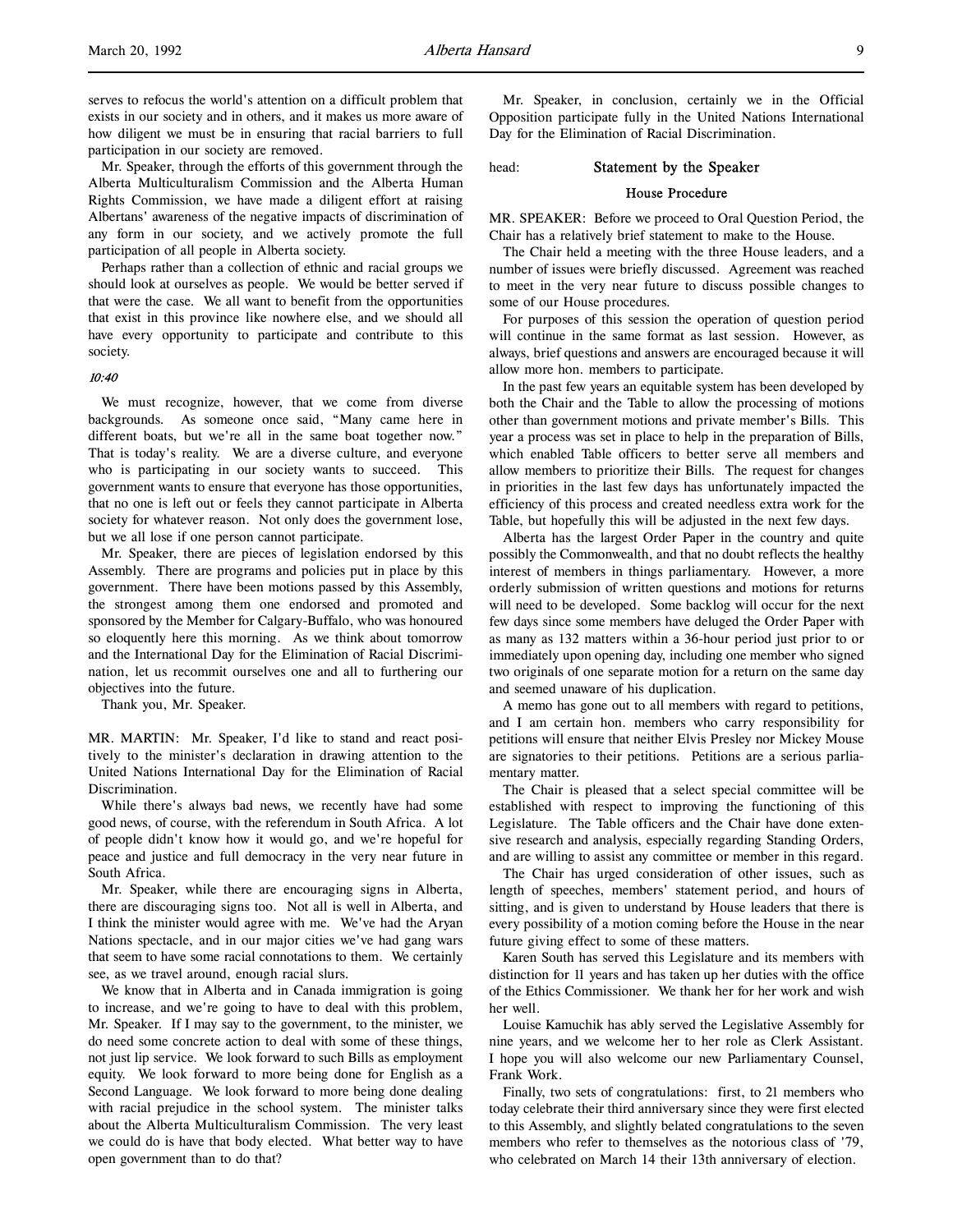### head: Oral Question Period

### Solicitor General

MR. MARTIN: Mr. Speaker, to the Premier. Since the appointment of the newest Solicitor General a month ago all of us have been subjected to a parade of allegations about our new chief lawman. They range from alleged wife abuse to drunk and disorderly conduct to cruelty to animals. I admit and agree that these are allegations, but most importantly, though, we've known for sure that he's had his wages garnisheed for not making maintenance payments and the RCMP has confirmed that last summer they responded in the middle of the night to a complaint that the Member for Vermilion-Viking was destroying property in his neighbour's backyard. He has clearly indicated that he's proud of being involved in vigilante justice, which hardly shows respect for the law. My question to the Premier is simply this: given this pattern of consistent behaviour over 20 years, why would the Premier appoint this man to such a sensitive position as Solicitor General?

MR. GETTY: Selection of cabinet members is obviously one of assessment, judgment, balance. Of course in our system, Mr. Speaker, it must be somebody who is elected by the people of Alberta, different from, for instance, the United States. There is geographical balance, gender balance, assessment of how a member may have handled responsibilities in previous portfolios. All of these matters are considered, and then a decision is made.

MR. MARTIN: Mr. Speaker, my question to the Premier was specifically: knowing all these things that we now know about the Solicitor General, why did he appoint him as Solicitor General when he'd shown that disrespect for the law in the past? That's the question.

# 10:50

MR. GETTY: Mr. Speaker, the hon. member has referred to allegations and stories. I would say in my responsibilities as Premier and leader of the government that stories may have a big impact with the hon. member and his judgments, but stories are not something upon which you base decisions.

MR. MARTIN: This position has been compromised. The integrity of the Solicitor General has been compromised, and the Premier doesn't understand that. Some of it isn't stories, Mr. Speaker. Some of it's on the record. Because he avoided telling us, I'm not sure if he knew about this or not. Either way he's incompetent in his judgment.

My question to the Premier is simply this: will he now admit he has made a mistake, take the pressure off the Solicitor General, and remove him from his post so that the integrity of this position can be preserved?

MR. GETTY: Mr. Speaker, the hon. Solicitor General has dealt with these matters today.

MR. MARTIN: Mr. Speaker, to the Premier. We're talking about your judgment, not the Solicitor General's.

### Ethics in Government

MR. MARTIN: Mr. Speaker, let me go back to the Premier and go from one bad appointment to another. Alberta's reputation has been severely damaged in international circles because of this government's addiction to patronage, the old boys' network. Joe

Dutton, a former executive secretary to Premier Peter Lougheed who was appointed by the current Minister of Energy as Alberta's director of business immigration in Hong Kong, has tarnished the reputation of our province through questionable business dealings with other people's money. This cronyism gone rotten has stained Alberta's reputation in an oriental culture where long-term relationships are based on trust, and this is essential for good business. My question to the Premier is this: will the Premier tell this Assembly whether Mr. Dutton used his government position in Hong Kong to line up business deals for himself?

MR. GETTY: Mr. Speaker, I think the hon. member would know that 99.9 percent of all selections to the public service of Alberta are made through a wide array of solicitations, advertising, committees, selection committees in order to select the best people possible, training within the public service and the personnel administration office. In some cases we have personal knowledge of people that reflect very directly the policies and thinking of the government, and in certain cases we're able to save the dollars of all the other terms of a selection process. I would say that Mr. Dutton, who has been referred to, to the absolute best of my knowledge on complete checking, did not in any way use his time while he was employed by the government of Alberta to get involved in what he later did as a private citizen.

MR. MARTIN: If you believe in that, Mr. Speaker, you probably believe in the tooth fairy.

More immediately, Mr. Speaker, because this is a serious matter, under the name of Western Canada Properties, Mr. Dutton has lined up another multimillion dollar deal with Asian investors, but this time the investment requires the approval of the provincial government. My question to the Premier is simply this: given that the province must approve this current deal by Joe Dutton, will the Premier put a halt to it until this House can be assured that Alberta's reputation will not be further damaged by this new project?

MR. GETTY: Mr. Speaker, those are the responsibilities of the Minister of Career Development and Employment, and I ask him to respond to the hon. member.

MR. SPEAKER: The Minister of Career Development and Employment.

MR. WEISS: Thank you, Mr. Speaker. I welcome the opportunity to clarify a few facts for the hon. member and members of the Assembly. Yes, the Leader of the Opposition is correct in stating that Western Canada Properties is an Alberta fund. I would point out, though, that this fund was offered in 1990, some three years plus since Mr. Dutton had left the employ of the provincial government as an executive assistant to then Premier Lougheed. I would indicate as well, though, that this fund, according to Mr. Dutton's information, because I didn't feel it was proper that I should respond on any fund offering whatsoever because of the level of funding which was subscribed at some \$250,000 versus the \$150,000 offering in Saskatchewan and other provinces, created what would be termed an unequal playing field. Now, there have been no subscriptions taken to that offering at this time, and the fund will expire in May 1992.

MR. MARTIN: I can understand why nobody's taking up the offers, Mr. Speaker, and I might point out to the Premier that already faxed photocopies of a weekend series from the Calgary Herald have been plastered across windows of immigration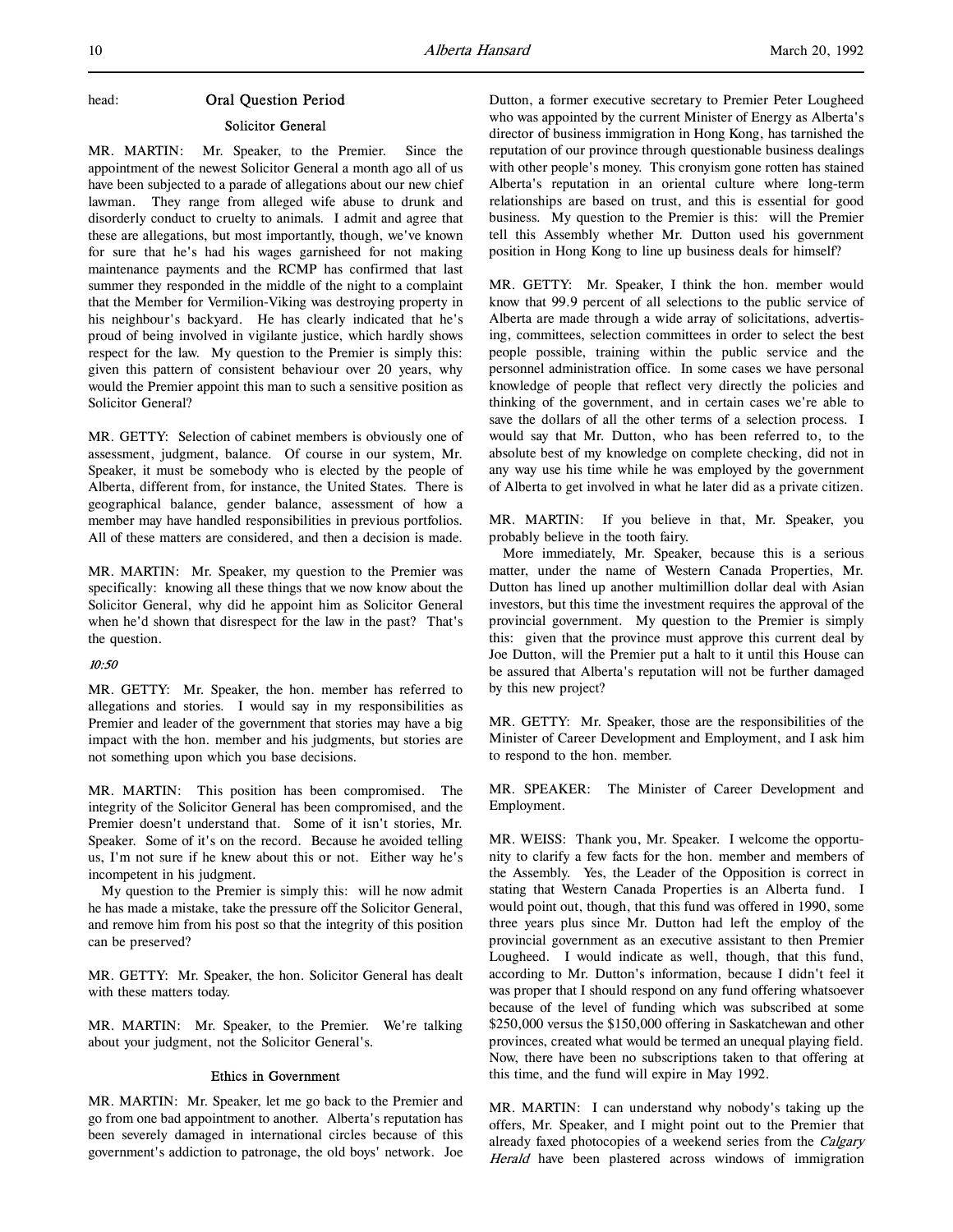consultants' offices in Hong Kong, labeled: "Buyer beware. Don't invest in western Canada." So that's the seriousness of this problem.

My question to either the Premier or the Minister is this: given the threat to Alberta's reputation that such rampant cronyism creates, will the Premier now commit to holding open competitions and making such appointments by merit rather than by political connections?

MR. GETTY: Well, Mr. Speaker, the Leader of the Opposition obviously wasn't listening when I answered his first question.

MR. WEISS: Mr. Speaker, I should comment with regards to the allegations about the information being posted in various Hong Kong offices. It'll be interesting to note, as a recent offering has just been put out by the province of Alberta, how well that will be taken up in relation to the comparison in the alleged remarks that Alberta's reputation has been damaged.

#### Solicitor General

#### (continued)

MR. DECORE: Mr. Speaker, my questions are to the hon. Premier. The Premier has responsibility for the selection of cabinet. We've witnessed, read about, heard about serious allegations involving the Solicitor General in terms of bullying and threats and vigilante activities and in terms of trashing other people's assets. We assume, Mr. Premier, that your offices have done the appropriate investigation of these stories, as you call them, and I would like to ask the Premier whether or not these accusations are true and correct.

MR. GETTY: Mr. Speaker, I'd like first to express to the hon. Member for Edmonton-Glengarry on behalf of myself and my family, members of our government and caucus our pleasure at seeing him here in the Legislature and our best wishes for the future and to caution him from personal experience to not rush in returning to the heavy responsibilities that he has, because the best advice from his family and doctor would be to make sure you have your strength and endurance before pursuing heavy responsibilities.

Mr. Speaker, I have discussed the matters that the hon. member has been talking about. As I explained to the hon. Leader of the Opposition, the hon. Solicitor General has dealt with these matters today. He categorized them in two special ways: one as a some 20 or more years old marriage, when he and his wife then were young and had difficult personal times together – many members in this Assembly have gone through similar occasions, I guess – and then the behavioral situation when alcohol is involved, which he has had the strength and courage to stand here and talk about before not just his colleagues in the Legislature but all the people of Alberta and Canada. I believe he has dealt with this matter very effectively.

MR. DECORE: First of all, thank you for the comments about not rushing it, Mr. Premier.

Mr. Premier, I'm surprised that you appear to be dodging the question. I'm not talking about a marriage of 25 years ago. That's important, but I was talking about serious issues of the last year involving vigilante activities, bullying, threats, trashing people's property. Have you looked into these things, these stories, as you call them? If you have, is that other side of these stories – are those correct statements that have been made? Surely you have satisfied yourself on that.

# 11:00

MR. GETTY: Mr. Speaker, if the hon. Member for Edmonton-Glengarry was listening to the Solicitor General today, he heard him refer to both sides of all situations. I certainly am aware of other sides, if you like, and they are things that I would not discuss because they involve other people's personal situations. I would say to the hon. member that the way ministers handle their responsibilities, how they perform, should be the key criteria to any member of this Assembly and certainly the criteria that I put great emphasis on.

MR. DECORE: Mr. Speaker, we know that the Premier has not seen it necessary to interview the minister's former wife. I would like to know whether or not the Premier or members of his office have interviewed those people who have spoken out about the bullying, the vigilante activity, and the trashing of assets.

MR. GETTY: Mr. Speaker, in terms of the Solicitor General's former wife, when the request came for a meeting, I happened to be ill at the time and in bed, but within less than an hour of being advised of the request, I had the Acting Premier meet with her and, at my insistence, the Minister of Labour, who's responsible for women's issues as well. They had a fairly extensive meeting and reported to me when I returned to work that a further meeting would not be necessary.

The hon. Solicitor General has made a statement today which kind of reflects on certain matters involving the former Mrs. West. If she feels that she still would like an additional meeting with me, it may be that I will have a chance to meet with her in the future, and I would see if there is something more to talk to her about. But let's be clear; the Acting Premier met with her as quickly as possible, the minister responsible for women's issues was there, they reported to me, and there seemed to be no reason for another meeting.

#### Coal Marketing

MR. BRADLEY: Mr. Speaker, considerable effort has been made by Alberta and western Canadian coal mining communities – industry and government – to promote the use of western Canadian coal in Ontario. As early as January of this year it appeared that Ontario Hydro would not be renewing their contracts for western Canadian coal. However, recently Luscar Sterco signed a contract with Ontario Hydro. My question to the Minister of Energy: could he advise the Assembly of the impact of this contract on the Alberta economy and the western Canadian coal industry? [interjections]

MR. SPEAKER: Quiet please. Order. [interjections] Order. The Minister of Energy.

MR. ORMAN: Thank you, Mr. Speaker. I appreciate the concern expressed by the Member for Pincher Creek-Crowsnest. I'd first like to acknowledge his participation in the association of Canadian coal municipalities, which has a very significant impact on coal trade outside of our province.

Mr. Speaker, the hon. member points out a significant fact in the contract between Luscar and Ontario Hydro, and that is that we were on the brink of losing that contract as recently as January of this year. Fortunately, through tough negotiations Luscar was able to maintain their market share of Ontario coal, albeit at less than on an overall basis because of a declining demand for coal in Ontario and because of the nature of their economy.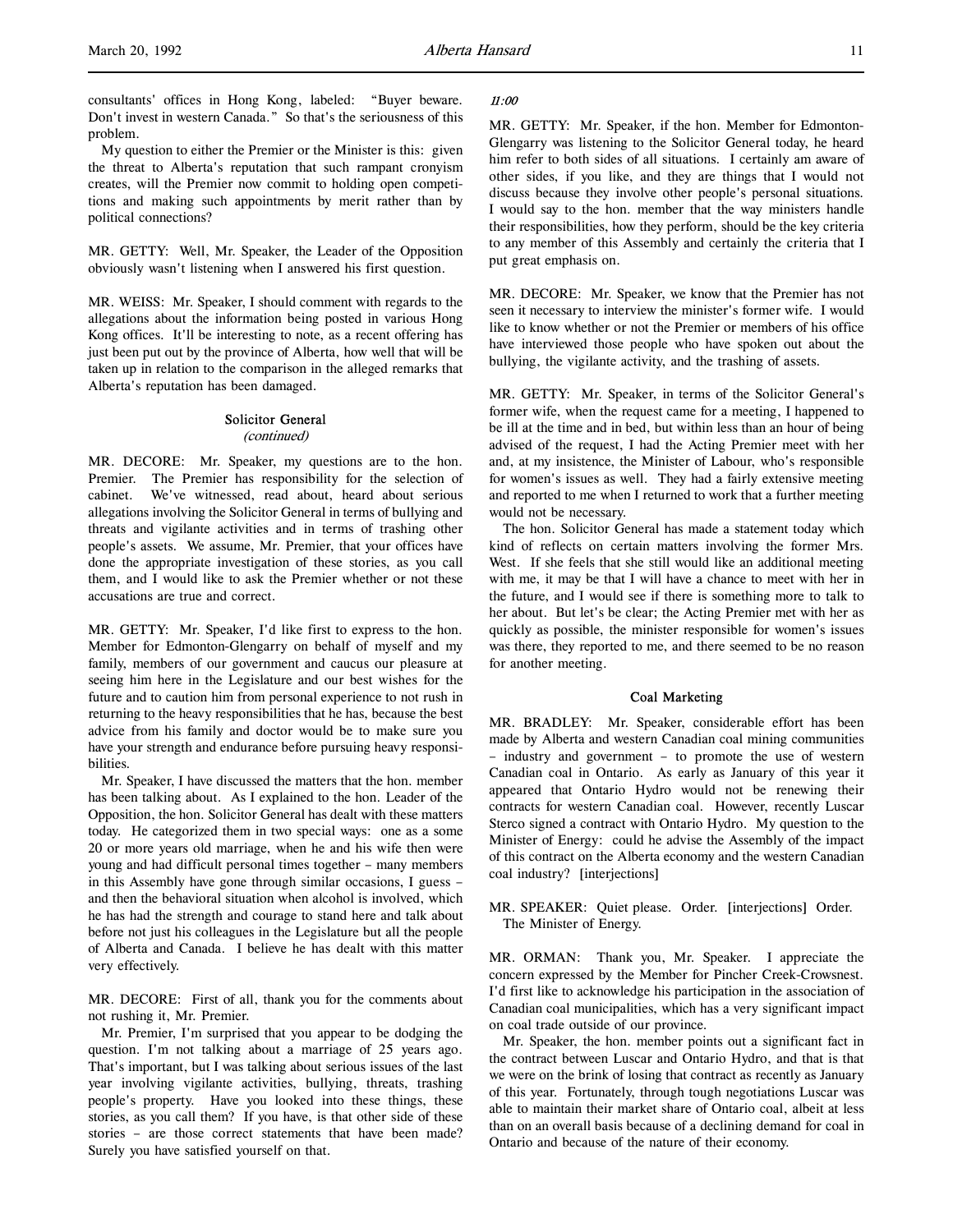Mr. Speaker, coal is a very important part of our economy, and we will continue to support initiatives such as this and make sure that despite the declining demand we continue to keep the overall mix of Alberta coal in consumption in the rest of Canada.

MR. BRADLEY: A supplementary, Mr. Speaker. As Alberta is Canada's largest coal mining producer, can the minister advise the Assembly of any other actions or initiatives he or the government is taking to promote the use of western Canadian coal in national and international markets?

MR. ORMAN: Mr. Speaker, with regard to international markets I had the pleasure to make representations to some of our largest coal consumers in Japan and Korea, our largest export market. They, too, are putting significant price and volume pressures on our coal producers here in the province. The point the hon. member brings out underlines the importance of our action committee on western Canadian coal to Ontario, on which our Premier is a participant with other Premiers from western Canada and the Hon. Don Mazankowski, to try and make sure we overcome hurdles to increasing sales of coal beyond the province of Alberta. One of the biggest hurdles is transportation. The cost of transportation on a mileage basis is much higher than in the United States, and before we can make significant inroads on increasing sales of coal outside of Alberta to eastern Canada, the issue of transportation must be addressed. I'm advised that in April of this year the action committee on behalf of the western Premiers will be meeting the secretariat to deal with issues such as transportation.

### Administration of Justice

MR. CHIVERS: Mr. Speaker, the Attorney General's recent refusal to hold a public inquiry into the Nepoose case smacks of an attempt to sweep under the rug serious concerns with respect to matters concerning the administration of justice such as suppression of evidence, selective presentation of evidence, coercion, and racism. It also raises the issue of miscarriage of justice. My question is for the Attorney General. Given that Justice Cawsey expressed disapproval of having the police investigate their own conduct, why does the Attorney General refuse to hold a public, independent inquiry in this case?

MR. ROSTAD: Mr. Speaker, I'd first like to caution the hon. member, who is a member of the Law Society, that this matter is still before the courts, so in our discussions we must be very careful of the context we put the case in.

This particular instance was reviewed completely, judicially not only through the original trial court but twice at the Court of Appeal and once by a commissioner, Commissioner Sinclair, appointed by the Court of Appeal to in fact go through all of the original evidence and any of the new evidence. His report was given to the Court of Appeal. The Court of Appeal then adjudicated and returned it for a new trial on, really, two things: the evidence had changed because there was the death of one of the key witnesses and a recantation of the testimony of another key witness.

Through the inquiry there was definitely an indication that some of the investigatory procedures were inadequate, and there were some inconsistencies. We analyzed that through the Attorney General's department and concurred, and through dialogue with the RCMP they have committed to undertake an inquiry. We did analyze it also to find out whether there should be a further inquiry that we could have. There is a case in the Supreme Court,

the Putnam case, that clearly spells out that we do not have jurisdiction to investigate RCMP matters on an operational basis. The RCMP have concurred with us through their commissioner that there will be a complete investigation as to the procedures that were used and the inadequacies, of which they admit there are some, and those will be forthcoming.

MR. CHIVERS: Mr. Speaker, a police probe is a poor substitute for a public inquiry.

The Cawsey report states that the perception that police are sometimes prejudiced against aboriginal people is widespread. My question here is for the Solicitor General. It seems to me that it's time the concerns of aboriginal peoples are addressed. Will the Solicitor General petition the Attorney General to hold a public inquiry into this matter so that aboriginal peoples and all Albertans may have an answer to the question as to whether there's been an abuse of police powers or a miscarriage of justice?

#### 11:10

DR. WEST: Mr. Speaker, the Attorney General has addressed this and has indicated as strongly as he can that this matter still exists before the court. I will say that the investigation into their actions by the RCMP through the federal government will be carried out in a responsible manner.

MR. SPEAKER: The Member for Edmonton-Gold Bar.

#### Family Violence

MRS. HEWES: Thank you, Mr. Speaker. The Solicitor General has said that he's committed to curbing family violence in Alberta. Will he now tell the House what his position is on treatment programs for men who abuse their spouse?

DR. WEST: Mr. Speaker, I fully endorse all of the programs that were brought forward by my predecessor, and I will be looking in the future at programs that will address and hopefully work in the very area that the member has indicated.

#### MR. SPEAKER: Supplementary.

MRS. HEWES: Thank you, Mr. Speaker. I just draw to your attention that the minister advertises programs for men who batter. Will he now guarantee also to provide funding for those programs, particularly the Changing Ways program, which is going to go out of business at the end of this month?

DR. WEST: Mr. Speaker, as my department's budgets come forward in the near future, all members will have a chance to discuss them and work at passing them. I trust that the member will join in on those initiatives. I will look at programs then and trust we will have some dollars at that time to look at some new initiatives in this direction and to work with the other departments of Health, social services, Education, and the minister responsible for women's issues. I assure you that my intent is to bring forth a strong endorsement from the Department of the Solicitor General as to the principles that started in 1990, and those are related to enforcement, policing, education, victim support, public awareness, rehabilitation, and co-ordination with agencies out there.

#### Teachers' Retirement Fund

MR. JONSON: Mr. Speaker, recently the Provincial Treasurer announced a number of very positive initiatives with respect to public service pensions and with respect to the local authorities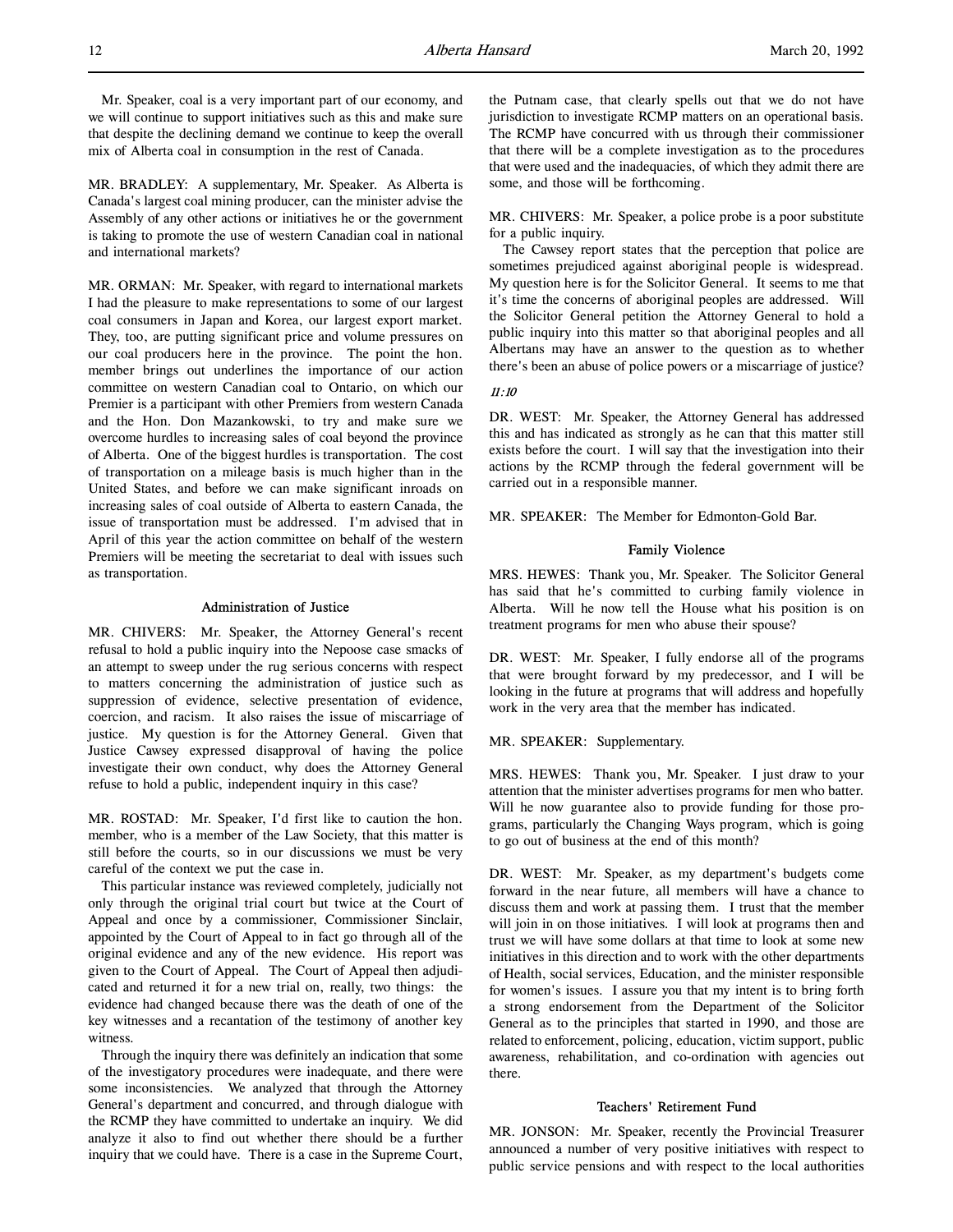MR. DINNING: Mr. Speaker, this government and all members of this government share a common concern with the teachers and the professionals within the Alberta Teachers' Association to seek an affordable and practical solution to the financial problems facing the Teachers' Retirement Fund. We had a series of discussions this time last year that led to an interim memorandum of understanding. Regrettably that memorandum was not accepted by representatives of the profession across the province. I advised the president of the Alberta Teachers' Association in a letter last week that the government is now prepared to recommence our discussions to find that affordable and practical solution.

MR. JONSON: Mr. Speaker, a supplementary question then. Given that there is an initiative under way to revive negotiations, does the minister have any schedule to report to the Assembly as to when these negotiations or discussions might be concluded?

MR. DINNING: Yes, Mr. Speaker. The discussions between the representatives of government and the representatives of the Alberta Teachers' Association will begin by a meeting between the two sides next week, and it certainly is our intention to ensure that legislation is brought forward during this session of the Legislature to amend the Teachers' Retirement Fund Act, again to find that affordable and practical solution.

# Solicitor General

(continued)

MS BARRETT: Mr. Speaker, this morning I keep hearing the Solicitor General and the Premier talking about how there are always two sides to a story, but so far all I see is the Premier listening to one side, that being the side of the Solicitor General. My question with respect to the allegations made regarding the Solicitor General during the last month is this: why won't the Premier meet with all those people who have brought forward allegations and get their side of the story so he can make an objective assessment of the situation?

MR. GETTY: Well, Mr. Speaker, I certainly dealt with the matter already. I talked with the Solicitor General about these matters, and I'm satisfied with the position the Solicitor General has expressed today.

MS BARRETT: Mr. Speaker, notwithstanding the statement of the minister this morning, the point is that no objective review is being held, and the other people who are prepared to speak can't get the ear of this Premier. My question, then, to the Premier is this: if he is not willing to meet with all of the people who have gone on the record with respect to allegations regarding the Solicitor General, will he establish an independent person or commission to do so so that the air can be cleared?

MR. GETTY: Mr. Speaker, I referred to one request, which was dealt with within an hour by requesting a meeting. I certainly haven't received any other requests.

I would caution the hon. member that there is another family. There is the family. [interjections] There is the family. I would ask hon. members to consider the family, a wonderful family that has been in existence for a long time and is a superb family.

MR. SPEAKER: Calgary-Mountain View.

### Freedom of Information Legislation

MR. HAWKESWORTH: Thank you, Mr. Speaker. Yesterday we heard rhetoric about how this government would repent from their secretive ways and would make information more accessible. Today we hope that there might be action to match yesterday's rhetoric, but not surprisingly we still have the deals with Peter Pocklington, the Gainers financial statements, the master agreement. They're still as secretive as ever. As well, the audited financial statements for failed business ventures that cost taxpayers so much also are still secret. So I'd like to ask the Provincial Treasurer, who has been the most secretive minister of the most secretive government in Canada: will he now commit to making public the master agreement with Peter Pocklington, audited financial statements of Gainers, and the financial statements of failed business ventures in which taxpayers now have a significant stake?

MR. JOHNSTON: Mr. Speaker, I'll try and sweep them all into one answer. As the member knows, the government of Alberta is pursuing in the Alberta courts at least seven actions against the former owner of Gainers. Consequently, since these matters are now proceeding into discovery and well into trial, it would be inappropriate for the government to produce those records which may in fact bias either our position or the defendant's position.

MR. SPEAKER: The Member for Calgary-Mountain View.

MR. HAWKESWORTH: Thank you, Mr. Speaker. Well, there's no repentance here. Unlike most provinces and the House of Commons our public accounts have still not been released despite having been prepared for many months. Ontario, for example, had theirs as early as last October. Also, we still don't have the audited financial statements for NovAtel for l990 nor the financial results for l99l.

To the Premier: in order to dispel the impression that this socalled priority of his government is nothing more than an empty, insincere gesture, will he now direct his ministers to make those financial statements and documents public?

MR. GETTY: Mr. Speaker, what a tortuous line of questioning. After all this time that we have been waiting to get back into the Legislature, the hon. member jumps back into history. Couldn't this member in some way get himself contemporary? I mean, here we are in the Legislature. We've waited to come back to the House. We're wondering if the hon. member might have something refreshing and new to talk about. I really feel kind of sorry for the hon. member. All these things will be dealt with as we proceed through the session.

### MR. SPEAKER: Westlock-Sturgeon.

#### Impaired Driving

MR. TAYLOR: Thank you, Mr. Speaker. This is a question to the Solicitor General, who has the responsibility for policing alcohol-related offences, especially with respect to drunk driving. What can the minister say to the House that will convince the House that the government is going to continue the past minister's very good record in this regard?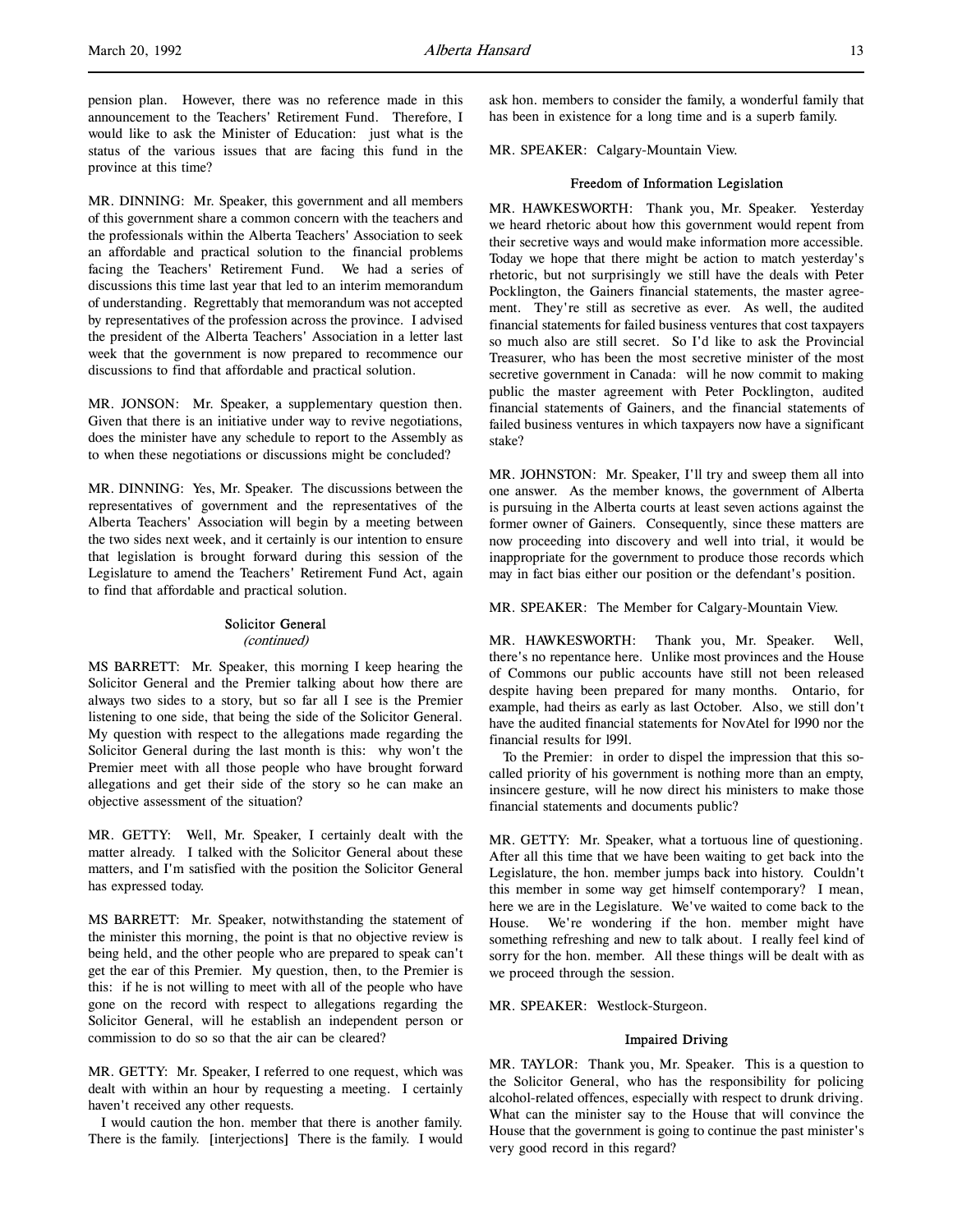## 11:20

DR. WEST: Mr. Speaker, impaired driving definitely is a crime, and it cannot be tolerated as it endangers the lives of each and every motorist out there. The programs that have been started will be continued with the utmost direction. I'm looking forward in this new budget that's coming out – and I'll hope again, as I mentioned to somebody else, that I will be helped by the members opposite to ensure that I have that budget voted on – to some new recommendations that will see increased enforcement activities to detect incidents of impaired driving, public awareness campaigns to develop and advertise new impaired initiatives, and I'll be looking at prevention and education programs intended to deter people from drinking and driving.

MR. TAYLOR: Thank you, Mr. Minister. Recently the minister and the Minister of the Environment had a meeting in a local business establishment where the minister encountered a recent visitor to Canada and words were exchanged. Could the minister tell the House today who drove home from that party?

MR. SPEAKER: The Chair recognizes the Member for Grande Prairie.

### Teachers' Work Stoppage

DR. ELLIOTT: Thank you, Mr. Speaker. I'd like to direct a question to the Minister of Labour. I'd like to make reference to the strike situation at the Grande Prairie public school system, and I would ask the minister if she would give us an indication of the position of the government on this issue.

MS McCOY: Thank you, Mr. Speaker. Indeed, the teachers in Grande Prairie are on strike, locked out by the locally elected public school board. As I understand it, talks are continuing, and we have of course made available a mediator to assist them in it. It is my view that it is the responsibility of the school board and the union to continue those talks and come to an agreement as quickly as possible. It is their responsibility to do so. Of course, we here, as I'm sure people elsewhere, keep firmly in mind the first priority, which is the children and the young people who are attending the school system.

MR. SPEAKER: Edmonton-Jasper Place.

### Public Lands Management

MR. McINNIS: Thank you, Mr. Speaker. My question is for the Minister of Forestry, Lands and Wildlife. Certain members of the cattle industry have recently proposed that some 25,000 square kilometres of public lands which are presently under some type of agricultural disposition be transferred to the administration of the Department of Agriculture. Albertans who are concerned about our dwindling wildlife population and habitat are fearful that such a policy is perhaps a precursor to another agenda: to sell those lands and to perhaps cultivate them. There is a vague reference in the throne speech to "a new natural resources management policy." I would like the minister to give his assurance today in the Assembly that he will never agree to transfer these lands from the multiple use public lands branch to the single use agricultural ministry.

MR. FJORDBOTTEN: Mr. Speaker, there's been a significant amount of discussion over the past few months by a number of groups with respect to public lands in Alberta. One of the areas that makes it a difficult issue to deal with is that there are so many competing uses. I share with the members that I'm of the view that it isn't so much the transfer that matters. Certain irritants need to be dealt with. One is the whole area of access/trespass. There are areas that we have to deal with, but no decision has been made with respect to any transfer of any lands.

MR. McINNIS: Mr. Speaker, with that vague response I would like to ask a supplementary to the Premier, if I may. In the throne speech the government discovered after some 20 years that it should be listening to the people of Alberta. I think they mentioned "listening" 11 times in 11 pages. I wonder if the Premier would promise today to give Albertans a chance to be heard on this particular proposal through a public hearing process before he makes any changes which may further compromise the wilderness and the wildlife habitat of Alberta.

MR. GETTY: Mr. Speaker, we will consistently listen to the people of Alberta. I think the hon. member is correct that the throne speech did mention it. It certainly did mention the very numerous additional times that we've listened and provided opportunities, but we will continue to do it at every possible chance.

MR. SPEAKER: Calgary-McKnight.

### English as a Second Language

MRS. GAGNON: Thank you, Mr. Speaker. My question is to the Minister of Education. As the minister knows, there have been many demonstrations and rallies and meetings in Calgary regarding potential cutbacks to ESL funding. This, of course, would mean that a number of students in our province would never have any success. They must be given some assistance. To assure that school boards not only in Calgary but across the province can offer good-quality ESL programs, is the minister prepared to commit today to shifting funds into ESL block funding to increase that funding?

MR. DINNING: Mr. Speaker, the hon. member raises a very, very important part of educating our young people and especially new Canadians who come to our country. What the government does, through provincial taxpayers' dollars, is contribute approximately \$750 a year per student for three years to each funded English as a Second Language student. Those dollars are there. They're paid not only with a 3 percent grant rate increase this year, but for every eligible English as a Second Language child in our schools they receive that funding. So the commitment is there, the funding is there, and what I encourage school boards to do is use that funding in the best possible way to achieve the results that we all want for our young people and especially in this case for new Canadian children so that they have an opportunity to learn and become fully literate in the English language.

MR. SPEAKER: Calgary-McKnight, supplementary.

MRS. GAGNON: Thank you, Mr. Speaker. I appreciate that there are moneys there now for a three-year period, but many experts in the field have told us that three years is not long enough and that in order to prepare a curriculum and so on, they need longer term funding which is actually of a higher amount. Again, would the minister commit to shifting funds? I'm not asking for more expense; I'm asking for reprioritizing and shifting funds to this area. It's crucial.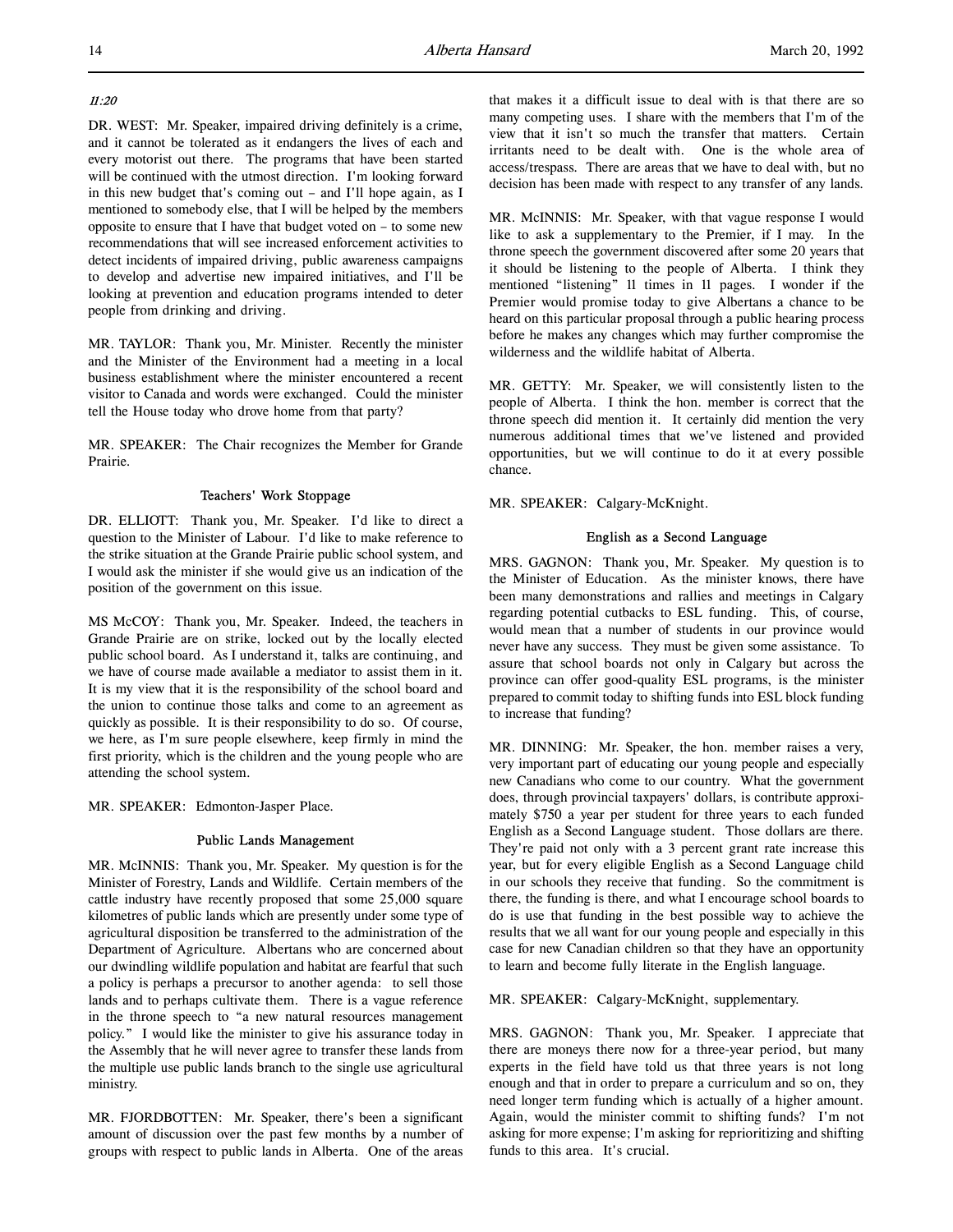l,

MR. DINNING: Mr. Speaker, the hon. member refers to "experts in the field." Experts in the field also tell us that the one way to ensure that children learn how to speak and read and learn – they know English – is focus their efforts on doing just that. What we say, rather than asking for more money or additional dollars or reallocated dollars: how well are we spending taxpayers' dollars today to achieve the common objective, which is to make sure that those children know how to read and write and know and can communicate in the English language? So I encourage school boards to focus on achieving clearly stated goals, objectives, results, and put the dollars which are there in place and then account for having achieved those results. [interjections]

MR. SPEAKER: Order in the House, please. Thank you. Vegreville.

# Agricultural Policy

MR. FOX: Thank you, Mr. Speaker. Since the House last met, thousands of farmers across the province joined together and met in rallies in various communities to express their very deep and legitimate concern about their futures, the futures of their families, and indeed concern about the very survival of the communities that they support. Now the government comes forward with the flimsiest, poorest excuse for a legislative agenda that I've ever seen, that mentions absolutely nothing for agriculture. I'd like to ask the Minister of Agriculture how he justifies that.

MR. ISLEY: Mr. Speaker, I think if the hon. Member for Vegreville had listened to the throne speech yesterday, or maybe would read it, I could show him a number of places in that throne speech that make reference to agriculture, to farmers. I think I should also share with the hon. member that rather than waiting for a throne speech or a new budget, last fall, after meeting with farm leaders from all across the province – a meeting between the Premier and some hundred farm leaders – we came out in mid-November with a pretty significant response to problems in the agricultural community including such things as the re-establishment of: the farm fuel benefits; of full government participation into the NISA program, which was very well received by our grain and oil seed producers; a one-year extension of certain opportunities of financing under the Agricultural Development Corporation; and a few others that I could go on to enumerate but it looks like Mr. Speaker is getting nervous.

#### 11:30

MR. SPEAKER: Supplementary.

MR. FOX: Thank you, Mr. Speaker. My apologies to the hon. minister. They do indeed spell the word "agriculture" correctly in the throne speech and refer to farming as part of Alberta in another place, but there's nothing in here that outlines new, innovative programs to deal with the problems that farmers are facing with debt, with prices for their commodities, and nothing that outlines a blueprint for survival for agriculture into the 1990s. What are you going to do?

MR. ISLEY: Mr. Speaker, again my critic is missing a lot of important things that are going on around the province today. I would suggest that he should bring himself up to date with what is happening on GATT, which is where the significant decisions are going to be made with respect to the future of certain segments of the industry. I would suggest that maybe he get a little more knowledgeable on the transportation talks issues where some other

significant decisions are going to be made, and I would hope that he will be supportive of the changes that are necessary to strengthen our number one industry and take it into the next century.

MR. SPEAKER: Calgary North-West.

# Administration of Justice (continued)

MR. BRUSEKER: Thank you, Mr. Speaker. My question today is to the Attorney General. The fact that the RCMP are investigating their behaviour in the Wilson Nepoose case is, I think, clearly evidence of some serious errors that occurred there. My question is this: will the Attorney General commit to an independent review of the Crown prosecutors in his department's involvement in that case?

MR. ROSTAD: Mr. Speaker, the hon. member should talk to his colleague directly in front of him who has already put out a news release in this matter.

The Crown's procedure in the case was fully reviewed by Commissioner Sinclair, as I referred to in my previous answer. The evidence that was developed and brought forward by the RCMP is what is put forward by the Crown prosecutor, and in this case neither the commissioner nor myself have any doubts in the way that the case was conducted by the Crown. There may be, as the RCMP admitted, some problems in their procedures, and that's being investigated.

MR. SPEAKER: Question period has expired. Can we have unanimous consent to complete this series of questions?

HON. MEMBERS: Agreed.

MR. SPEAKER: Opposed? Carried. Thank you. Calgary-North West.

MR. BRUSEKER: Thank you, Mr. Speaker. Since the Cawsey report highlighted a number of concerns with respect to native justice, would the Attorney General please tell the House what his department plans to do to promote and foster some of the recommendations made in that report then?

MR. ROSTAD: Mr. Speaker, the Cawsey report was brought forward some time ago, and there's a steering committee of the Attorney General's department, the Solicitor General's department, and all of the native groups that were a part of the study. The report had approximately 333 recommendations, of which over a third were already being carried out and in full implementation when the report came forward. There are approximately another hundred of them that have already been put into place, and the steering committee is working on a mechanism to develop those that they themselves think can be brought forward and should not be too much longer. They will be reporting back, and it will be obvious to everyone the initiatives that are going ahead: very important initiatives, I might agree with the hon. Member for Calgary-North West.

MR. SPEAKER: Thank you, hon. members. All members have been circulated with at least three pieces of paper relating to Standing Order 30, Standing Order 40 requests. They will be taken in the order in which they were received. Therefore, the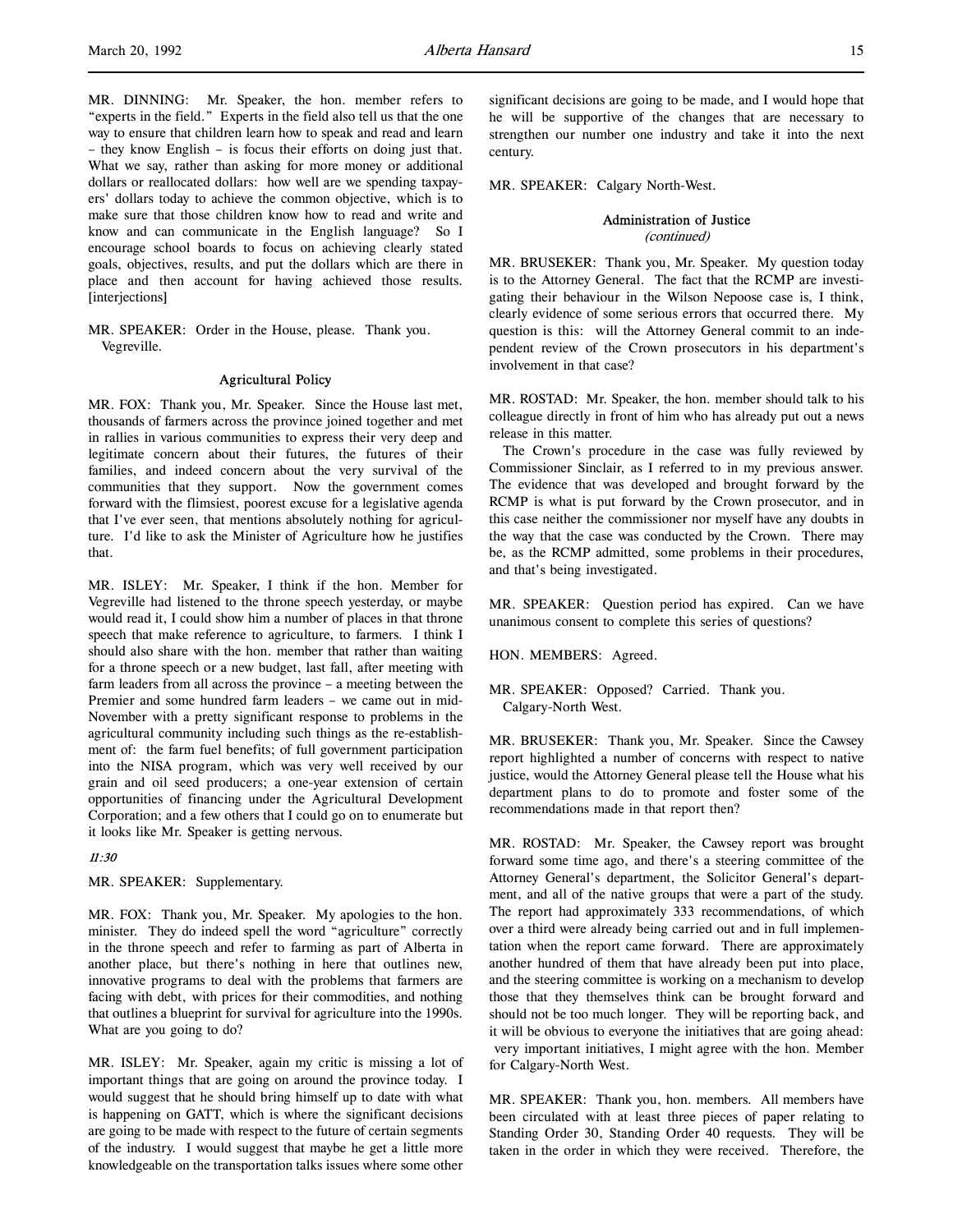first one is Edmonton-Whitemud, followed by Edmonton-Gold Bar, then Edmonton-Avonmore.

#### head: Motions under Standing Order 40

MR. SPEAKER: The Chair recognizes Edmonton-Whitemud.

### Multiculturalism

Mr. Wickman:

Be it resolved that the Legislative Assembly reaffirm its support of multiculturalism as a positive characteristic of our society, be it further resolved that the Legislative Assembly acknowledge that Albertans benefit because Alberta has welcomed people from all over the world and that the diversity of their backgrounds gives our province strength, and be it further resolved that the Legislative Assembly reaffirm its support of the legislation, programs, services, and policies that are in place in this area.

MR. WICKMAN: Thank you, Mr. Speaker. A copy of the notice of motion has been distributed to each member in the House. It has been read into the record. I wish to speak to it very briefly to point out the very, very important need to support this particular motion that is in front of us.

In recent times, Mr. Speaker, there have been comments made, there has been lack of action that has resulted in members of ethnocultural communities having some doubts as to the government's commitment, our commitment to multiculturalism in this province. I believe we must reaffirm our commitment to those multicultural, ethnocultural groups. We must reaffirm our desire to demonstrate to the people of Alberta that in fact we do want a united province, a united country that recognize that our society is made up of people from all over the world, from different parts of the world. We must reaffirm our recognition that there are differences amongst us when we talk in terms of traditions, when we talk in terms of beliefs, when we talk in terms of values. We must reaffirm our recognition of the great resource that ethnocultural groups and individual members are to our society in terms of tapping international trading markets, and we must be very, very aware of the immense benefits as a result of that great resource that we do have. And we must reaffirm to all members of our society that we recognize that there is a valuable contribution that has been made, that is being made, that will continue to be made by people from all parts of the world, whether they come from Germany, from Finland, from India, from China, from Japan, wherever.

We recognize that Canada is a society that is made up of a very diverse mix of people. We recognize that Canada was built as a result of the talents and skills that those people brought with them to this country: my father, my wife – and I could go on and on and on. In my opinion, we have to reaffirm to those ethnocultural groups that we do stand behind them, that we recognize the values of multiculturalism, and that we are not casting doubt.

I believe that the motion that is in front of us today reaffirms this government's, this body's commitment to multiculturalism throughout the province.

MR. SPEAKER: Thank you hon. member. Take your place. Standing Order 40 is very precise: "A motion may, in case of urgent and pressing necessity previously explained by the mover . . ." Practice in the House will not be varied, and as pointed out there, the case is to be made not speaking to the motion but the matter of urgency. Therefore, the Chair puts the question to the House. All those in favour that the matter proceed, please say aye.

SOME HON. MEMBERS: Aye.

MR. SPEAKER: Opposed, please say no.

SOME HON. MEMBERS: No.

MR. SPEAKER: The matter fails.

SOME HON. MEMBERS: Shame.

### Speaker's Ruling Cries of "Shame"

MR. SPEAKER: Hon. members, order. [interjections] Hon. members, order. Order. The Chair last year . . . Take your place, hon. member. Take your place. Hon. member, you've been in this House a long time. Order hon. members, there's no need for that either. You know the practice of the house. You're not to stand when the Chair is speaking to the House.

Also, hon. members will recall that last year a member was invited to leave the House for crying "Shame." It was pointed out at that time on a similar issue that we will follow the practice of Erskine May in that regard. That will not be allowed by the Chair. Other comments about not being in favour of whatever the motion was proposing are inappropriate.

### head: Request for Emergency Debate

#### 11:40 Solicitor General

MRS. HEWES: Mr. Speaker, I request leave to adjourn the ordinary business to discuss a matter of urgent public importance; that is, the propriety of the appointment recently of the Solicitor General.

We are all in this House legislators. We all make laws, and we all must obey those laws. We all must respect those laws, and we all must be an example and a model to others in how we behave in relationship to those laws. Mr. Speaker, that then calls into question the recent appointment of the Solicitor General. Certainly many people in this House have things in their pasts that they regret or would have changed, but we're talking here about facts and about present activity, and I think that has to be considered.

This office of Solicitor General, Mr. Speaker, must command the complete confidence of the public of Alberta in the members of this Legislature, in all legislators, in all law enforcement agencies, and in all law enforcement agents of this province. The propriety of the appointment indicates to me that we have a double standard: that it's all right for members of this Legislature or for members of the cabinet to be in breach of the legislation, but it's not all right for citizens. The anger and aggression that has been attested to indicates to me uncontrolled and unacceptable behaviour. There has been a court order for maintenance which has been disobeyed; there has been factual evidence regarding disrespect for other people's property and trashing of other people's possessions.

Mr. Speaker, this appointment sends the wrong message. It sends the wrong message to women. It sends a message to women that this government doesn't care about maintenance enforcement. We have a maintenance enforcement department that tries hard to bring some equity to that system, but this appointment sends a different message. I wonder if the Solicitor General himself considers his behaviour here acceptable? What does he think about other people who disobey the maintenance enforcement court orders that are given in this province? What does he think about other people who are given to uncontrollable anger and aggression and trash other people's property?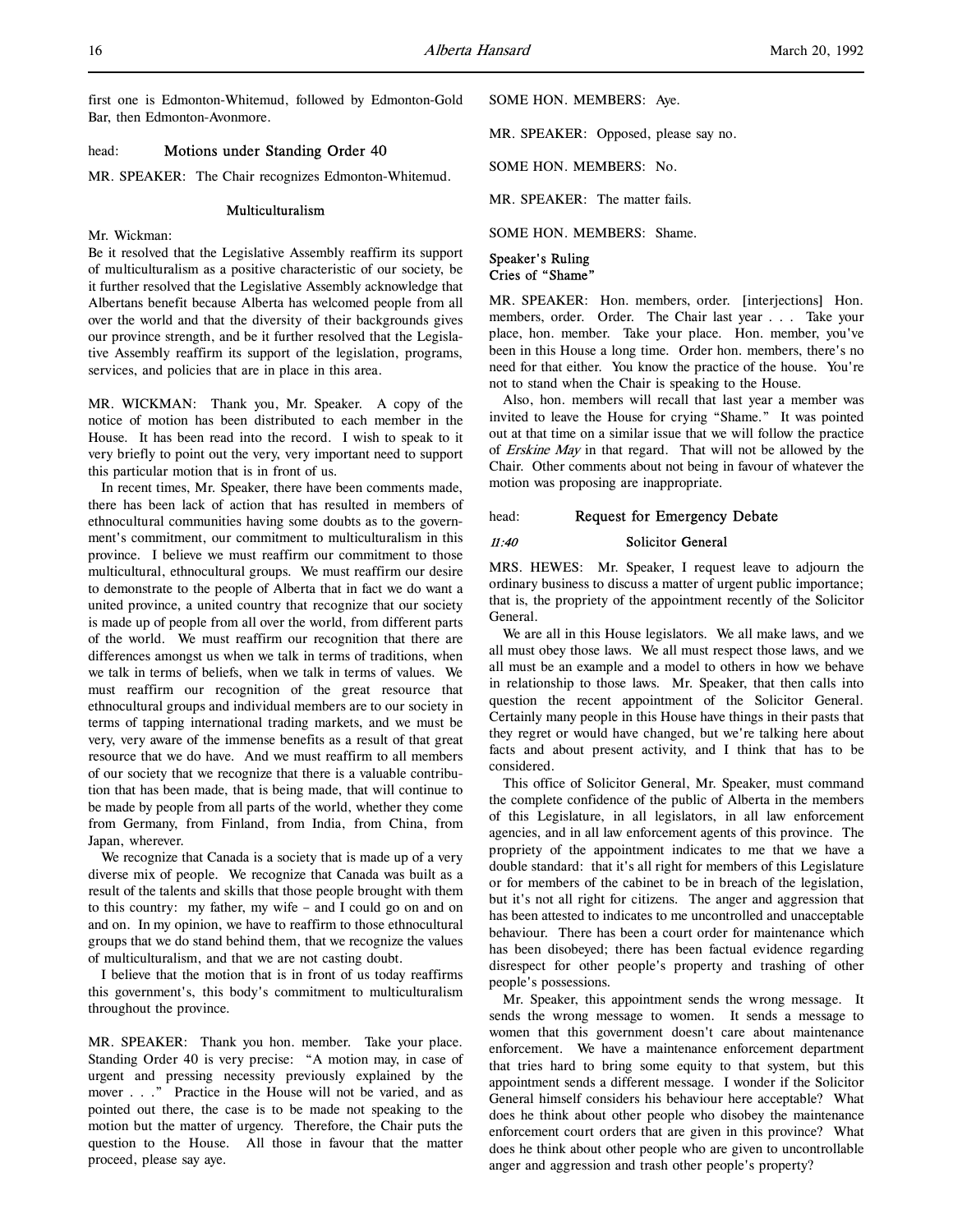Mr. Speaker, we are all, every member of this House, aggrieved when any one of us is in breach of the legislation. This office of Solicitor General is the custodian of the enforcement of laws. The appointment sends a very distorted and improper message to law enforcers across the province. We've seen a series of matters in major urban centres where the conduct of law enforcement officers has been called into question. In fact, some have not only been disciplined but have been charged. What kind of message does this send to law enforcement agencies and agents across the province?

The appointment, I submit, Mr. Speaker, illustrates flawed judgment on the part of the Premier. It places the Solicitor General in an impossible position of trying to defend what is indefensible. The matter is being raised in every corner of this province, by people in all walks of life. The integrity of the office of the Solicitor General is in question. It may have been compromised impossibly, and it needs our immediate attention.

MR. SPEAKER: Speaking to the matter of urgency, the Chair recognizes the Member for Edmonton-Strathcona, followed by the Government House Leader.

MR. CHIVERS: Thank you, Mr. Speaker. The question of urgency, it seems to me, is of paramount importance here. We have to decide whether or not in the circumstances here there are serious questions about confidence in the appointment of the Solicitor General. It seems to me that Albertans have expressed a great deal of concern about this appointment and that it's time they had some answers, and the way to achieve those answers is through a discussion of the issue in this House.

There are very serious allegations with respect to refusals to obey court orders, with respect to allegations of vandalism and destruction of private property, with respect to escapades involving drinking and firearms. It seems to me that the issue here is that our Solicitor General must be beyond reproach and must display respect for the law and respect for the presumption of innocence and respect for due process. It seems to me that the past, the conduct thus far, does not give Albertans much cause for hope for the future. It's not a question of the past history; it's a question of the future of the Solicitor General.

# Speaker's Ruling Clarification

MR. SPEAKER: Hon. member, for a point of clarification – perhaps did your words overtake yourself? Did the Chair understand that you mentioned something about an allegation with respect to firearms? Is that accurate in terms of you wanting that to be part of your statement?

MR. CHIVERS: I'm sorry, Mr. Speaker; I'm not sure that I understand the question.

MR. SPEAKER: Thank you, hon. member. The Chair thought he heard a comment about firearms, and I understand that that's a new aspect. Is that something you intended to have in your remarks or not? That's all. It's just clarification.

MR. CHIVERS: Mr. Speaker, it is my understanding that there have been those allegations. If I'm incorrect, then I don't want . . .

MR. SPEAKER: Hon. member, that's all I need. It was a yes or no.

# head: Request for Emergency Debate

Solicitor General (continued)

MR. STEWART: Mr. Speaker, on the matter of urgency. Today we enter into a debate on the Speech from the Throne, an allcompassing debate covering a wide range of subjects in which all members of this Assembly are entitled to participate to the fullest. There's full opportunity for this matter or any other matter that any member wishes to raise in the normal debate on the Speech from the Throne. Secondly, with respect to the appropriateness of the suggested debate, I would suggest and submit to you that a debate with respect to allegations of questionable public behaviour is not an appropriate type of debate strictly on the basis of allegations, and indeed we just witnessed a full example of that through the uncertainty of the Member for Edmonton-Strathcona. Thirdly, I would suggest that cabinet appointments are not a matter for this Assembly. They are a matter for the Premier. Fourthly, we have heard a very courageous statement from the Solicitor General today in which he dealt with a number of these matters. They have likewise been attended to in the question period with full opportunity. Indeed, in speaking to the matter of urgency, members opposite have taken the liberty to exceed that and to talk about the entire matter. So I would suggest that this is not an appropriate debate under Standing Order 30.

MR. SPEAKER: Well, first off, the hon. Member for Edmonton-Gold Bar has indeed given appropriate notice to the Chair and to the House fulfilling the requirements of Standing Order 30. The issue, of course, as has been pointed out, was the subject of a ministerial statement earlier today by the minister. Also, opportunity was there for the Leader of the Opposition to make an official response. Then of course, as all members are aware, during question period the matter was raised by at least two members, but we know there were more than two. So, in that regard, there have been enough opportunities in this day for this matter to be aired, and considerable latitude was given by the Chair to some of comments that were made in the course of the day thus far. The need to discuss the matter today on an urgent basis seems almost impossible to justify given that the House's competence in areas of a minister's private life is extremely limited, almost nonexistent, and that's an appropriate manner because it applies to all members of this House.

Standing Order 30(7)(f) prohibits a matter being dealt with under Standing Order 30 where an issue is raised that can only be dealt with through a substantive motion of the House. The Member for Edmonton-Gold Bar has raised an issue of confidence in the minister.

SERGEANT-AT-ARMS: Order in the press gallery, please. No movement while Mr. Speaker is standing. Thank you.

MR. SPEAKER: The proper way to deal with the matter is through a substantive motion brought before the House for determination, not to debate the matter under Standing Order 30 where no question is even put before the House. Accordingly, with this problem in mind and the other comments I would say that leave is not in order for this matter to proceed under Standing Order 30.

#### head: **Motions under Standing Order 40** 11:50

MR. SPEAKER: The Chair recognizes Edmonton-Avonmore. Standing Order 40.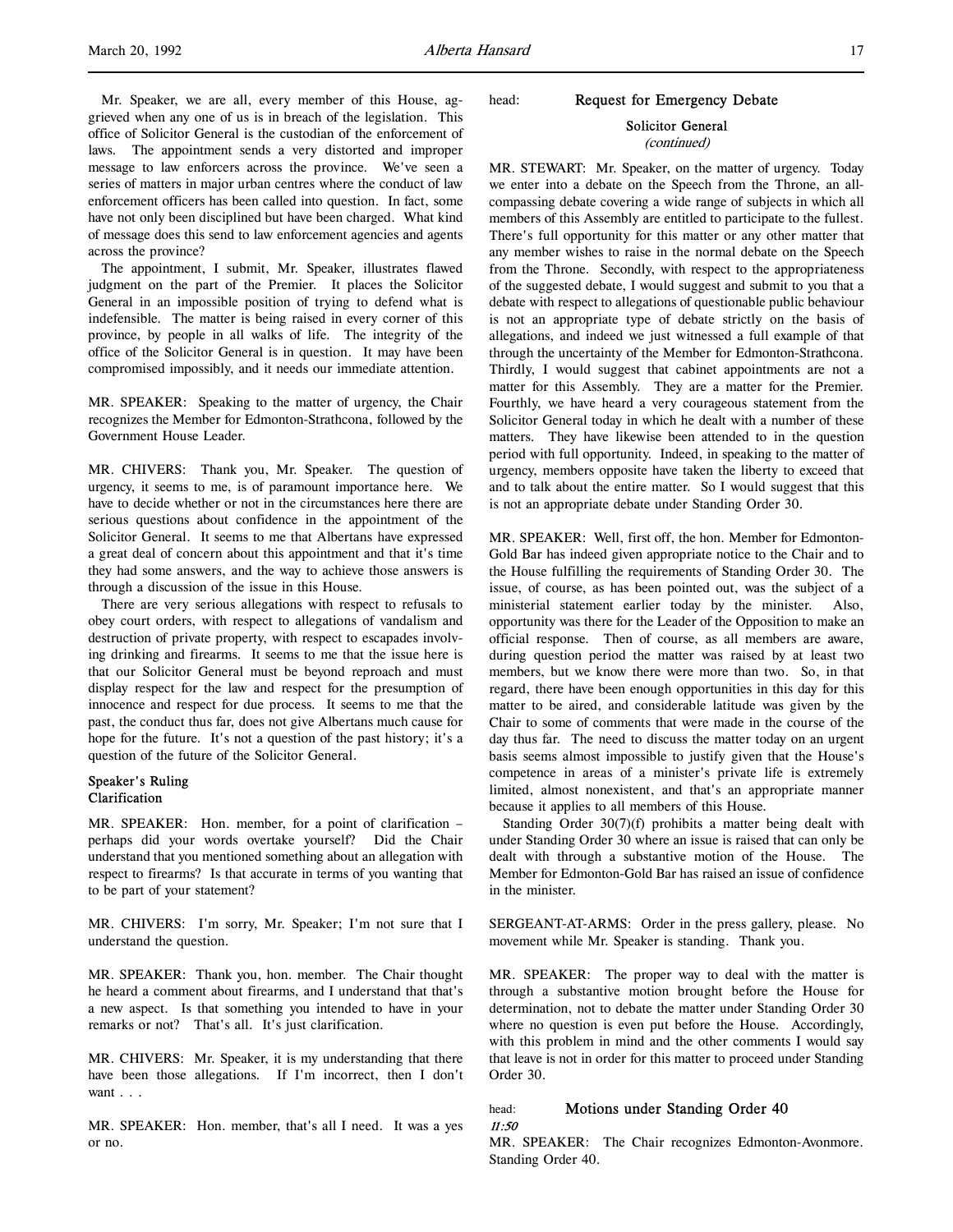MS M. LAING: Mr. Speaker, I would speak to the urgency of the motion I have put before the House under Standing Order 30 only inasmuch as tomorrow is a day recognized by the United Nations when we should make public our commitment to end racial discrimination and all the evils that flow from that prejudice and discrimination. In addition, we have recently had two reports that would indicate to us that the issue of racism needs to be and must continually be addressed here in the province of Alberta.

I would argue that this is an urgent matter and that today is the appropriate day to deal with it.

## Point of Order Clarification

MR. GOGO: Point of order, Mr. Speaker.

MR. SPEAKER: A point of order.

MR. GOGO: Mr. Speaker, I heard the hon. Member for Edmonton-Avonmore refer to Standing Order 30. Was it really Standing Order 40?

MR. SPEAKER: You did say 40?

MS M. LAING: I'm sorry.

MR. SPEAKER: Thank you. Thank you, Deputy Government House Leader.

### head: Motions under Standing Order 40

(continued)

MR. SPEAKER: Under Standing Order 40, a request that the matter proceed. Those in favour, please say aye.

HON. MEMBERS: Aye.

MR. SPEAKER: Opposed, please say no. The motion carries. Edmonton-Avonmore, speaking to the motion.

### International Day for the Elimination of Racial Discrimination

Moved by Ms M. Laing:

Be it resolved that the Legislative Assembly commemorates March 21 as the United Nations International Day for the Elimination of Racial Discrimination and that each member of the Assembly today renews her/his commitment to work to eradicate racism and promote equality in all areas of endeavour in his/her public life.

MS M. LAING: Mr. Speaker, the United Nations International Day for the Elimination of Racial Discrimination has its origins in the 1966 Sharpeville massacre of peaceful demonstrators. We applaud today the recent vote in South Africa and wish the people of that nation well in their struggle to end racial discrimination. We stand in solidarity with them. I think it would also be remiss today on this occasion if we failed to note the tireless work done by our colleague Sheldon Chumir on this very issue. It is on occasions like this that his loss is noted with deep sadness.

Mr. Speaker, much of the strife, the pain, and the suffering of humanity throughout the ages has had its origins in racism, prejudice, and intolerance. Canada and indeed Alberta have not been immune to the violence inherent in attitudes and acts of racism. The recent board of inquiry of the Alberta Human Rights Commission into the Aryan Nations rally at Provost has articulated very clearly the nature of and the harm, including the fear,

generated by overt acts of racism. The Cawsey report also dealt with the very serious concerns expressed by aboriginal people that there may be racial overtones in the administration of justice.

[Mr. Deputy Speaker in the Chair]

But, Mr. Speaker, overt actions are not the only concerns we have. We have to be concerned about covert action, attitudes, and acts of omission. I would hold as only one example the failure to adequately fund the English as a Second Language program. It means that the needs of people whose origins are from countries other than Canada are not recognized and that these people then are marginalized and denied the opportunity for full participation in Canadian society.

Mr. Speaker, there also have been numerous complaints to the Human Rights Commission about discrimination on the basis of race. The Human Rights Commission as it is presently mandated can only respond; it is only reactive. I believe that because of this the complaints are but a tip of the iceberg, because many people from nations outside of Canada have suffered great harm at the hands of those in authority and are fearful of coming forward. Max Yalden, the head of the Canadian Human Rights Commission, has said that hard times and economic difficulties are times when we must be especially vigilant to the destructive nature and power of racism.

Mr. Speaker, I would suggest that we need to be proactive in our policies, our laws, and our political will to send a strong message that racism will not be tolerated; that we will create a society in which all people, regardless of race, religion, place of origin, gender, and a whole number of ways, are held to be equal.

I urge endorsement of this motion. Thank you.

MR. DEPUTY SPEAKER: Hon. Minister of Culture and Multiculturalism.

MR. MAIN: Thank you, Mr. Speaker. I appreciate this motion from the Member for Edmonton-Avonmore, as it draws again our attention to not an Edmonton problem, not an Alberta problem, not a Canadian problem, but in fact a human problem – a human characteristic, I guess you could best describe it – and that is mistrust and uneasiness with people who are different from ourselves.

I referred earlier in this gathering of the Assembly to the International Day for the Elimination of Racial Discrimination, in a ministerial statement, and reaffirmed the government's commitment to continue to work. Mr. Speaker, there are two areas that we could focus our attention on. One is the education area, and that is the area, generally speaking, that the Alberta Multiculturalism Commission devotes its major attention to, drawing people together and giving them each a sense of understanding about each other and how our diverse population can in fact be a great benefit to us as a society as we reach out across the world in trade and tourism, in other factors, and also in just sheer productivity.

Mr. Speaker, we've also got an enforcement agency, the Human Rights Commission, which has been referred to here, that deals with those people who do not accept in a lawful manner the differences that are among us. But there is much work to do, and that is why we have a Multiculturalism Commission appointed by the Premier, and that is why we have an ongoing series of programs aimed at helping people work together.

[Mr. Speaker in the Chair]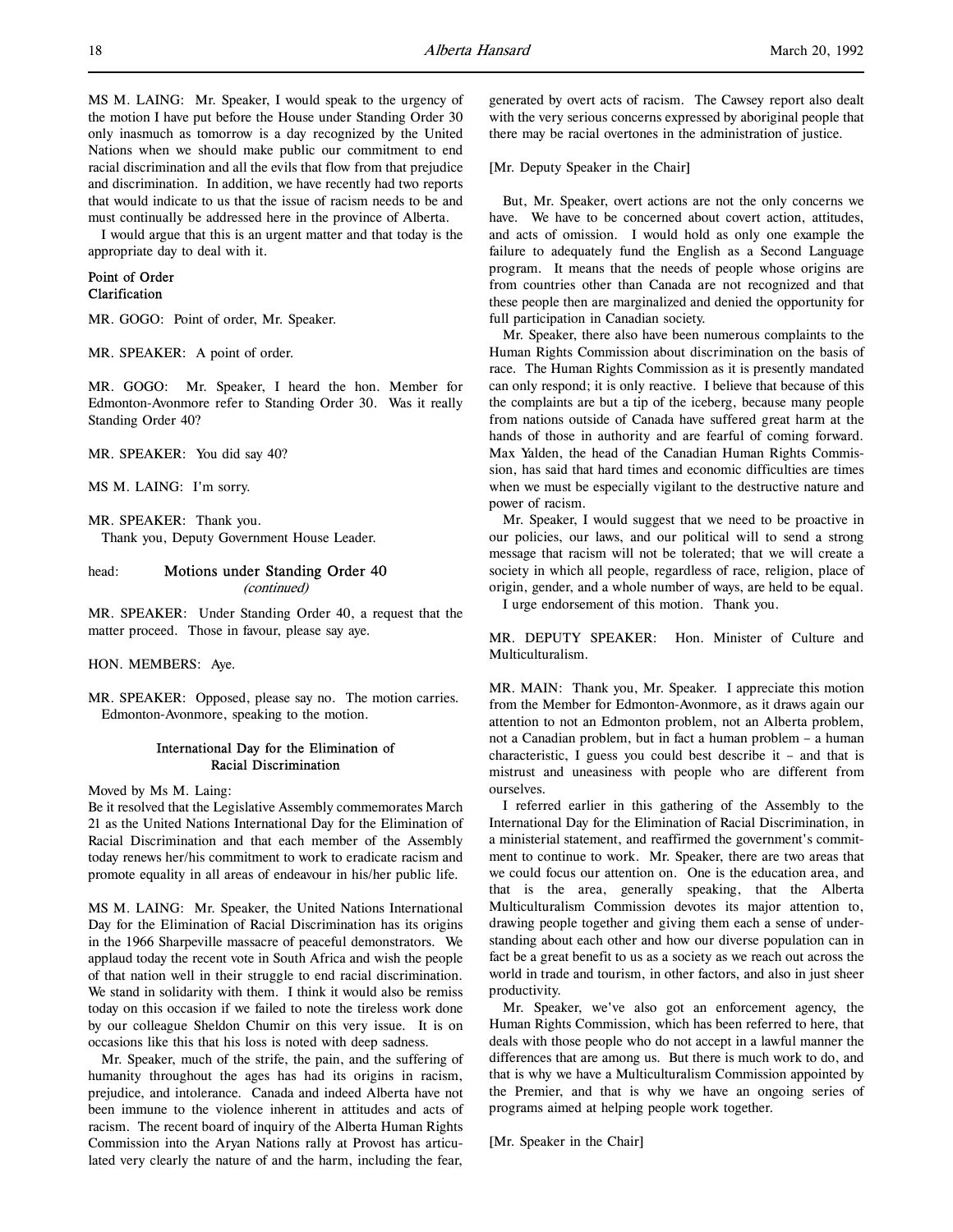l,

But as we look at this motion, Mr. Speaker, and we see that we're urging members of the Assembly to renew their commitments to work together, I think those are commitments that each of us will make personally and individually, not only as members of this Assembly but also as citizens, with the recognition that if we do not work together and if we do not view ourselves as people – as I said earlier today, all in the same boat – then we're going to fail as a society. It's a simple matter of survival. The society that fights with itself, which ignores the potential of each of its individual members, is a society that is doomed to failure, and I know without fear of contradiction that there is nobody in this Assembly who has that view of the future.

So, Mr. Speaker, on behalf of the government, we endorse this motion and endorse the efforts to eradicate racism and promote a sense of acceptance and fair play that I know all Albertans share.

MR. SPEAKER: Thank you. Calgary-McKnight.

MRS. GAGNON: Thank you, Mr. Speaker. I also am very pleased to rise and support this motion on behalf of the Liberal caucus. Asking all members in this Legislature to recommit themselves to equality for all, regardless of race, is extremely important. We must also commit ourselves to sometimes changing stereotypical thinking, to changing attitudes, to being more sensitive to cultural differences which exist among Albertans.

The Minister of Culture and Multiculturalism is correct when he focuses on two areas, the area of education and the Human Rights Commission area. I think that in the area of education much more has to be done in order to provide intercultural experiences for students. I personally wish that we would use the term "intercultural" more often than we use the term "multicultural," because what we need to do is experience each other's culture in order to understand it, to appreciate it, and to value it.

I also would hope that in the schools this matter of ESL would be attended to. It is a very serious matter, and I know what happened in Calgary recently with proposals to downsize the budget for ESL. This has caused a great deal of anguish among parents, among teachers, and among all people in the multicultural community. What they're looking for is more cultural interpreters so that when students arrive at school from a foreign country, they not only learn English, but someone is there to find out if they were proficient in their own native language. Sometimes they are not, especially if they have lived in a camp for a number of years. These are extremely important programs, and I think we must commit ourselves to funding these programs. Students will experience discrimination if they are not well prepared to speak, to read, and to function in our society. Also in the area of English as a Second Language, I think it's extremely important that there be smaller classes. Teachers can work much more effectively one on one with students who need these programs. I would hope that we would all commit ourselves to supporting a reshifting of priorities into this area of intercultural education and English as a Second Language education.

There is also a problem in recent weeks with the threat of a cut to funding in the area of native education, especially those persons who are between the ages of 18, 19, and 20, again a very, very important area. Native students who are adult according to law and don't fit into the present funding structures indicate that they will not achieve success if they are sent to another type of institution, that their best chance for success is within a school which is committed to understanding their culture, giving them self-awareness, self-appreciation, and that is how they will

succeed. I would hope that we would commit ourselves to that area as well.

### 12:00

In regard to the Human Rights Commission, I would like to see their mandate re-examined so that they can engage in public education campaigns. I believe that mandate did exist a number of years ago. It no longer exists, and I think it very important that we return to public education campaigns to help Albertans understand the value of our diversity, understand why it is that certain people behave in different ways, that it stems from a cultural formation, not from any disrespect. Also, I think that if we want to achieve a society in Alberta – across the country, as a matter of fact – where peace prevails, where justice prevails, each and every one of us has to look within ourselves and see if we do have attitudes of discrimination, if we are bigoted about certain groups. We must educate ourselves to get rid of that type of thinking, if it exists.

One last point. I would hope that the Human Rights Commission, the Multiculturalism Commission, the Department of Education, and the minister would always consult with those groups affected before programs are put into place. It may be that sometimes we miss the point entirely. I know that immigrant women especially have many, many needs which are not addressed through any of our existing programs. So it is important to consult with groups affected before programs are put into place.

I wish to thank my colleague for bringing this forward today. I think it's extremely important, and I do hope that we will see an improvement in this area of accepting all as equals in our province.

Thank you.

SOME HON. MEMBERS: Question.

MR. SPEAKER: There's a call for the question.

Edmonton-Avonmore, any concluding remarks on the motion?

MS M. LAING: Thank you, Mr. Speaker. I would just like to thank the members for their support and helpful comments.

MR. SPEAKER: The question before the House is the one as sponsored by the Member for Edmonton-Avonmore. All those in favour of the motion, please say aye.

HON. MEMBERS: Aye.

MR. SPEAKER: Opposed, please say no. The motion carries; let the record show unanimously.

head: **Orders of the Day** 

### head: Consideration of His Honour head: the Lieutenant Governor's Speech

Moved by Mr. Lund:

That an humble address be presented to His Honour the Honourable the Lieutenant Governor as follows:

To His Honour the Honourable Gordon Towers, Lieutenant Governor of the province of Alberta:

We, Her Majesty's most dutiful and loyal subjects, the Legislative Assembly, now assembled, beg leave to thank Your Honour for the gracious speech Your Honour has been pleased to address to us at the opening of the present session.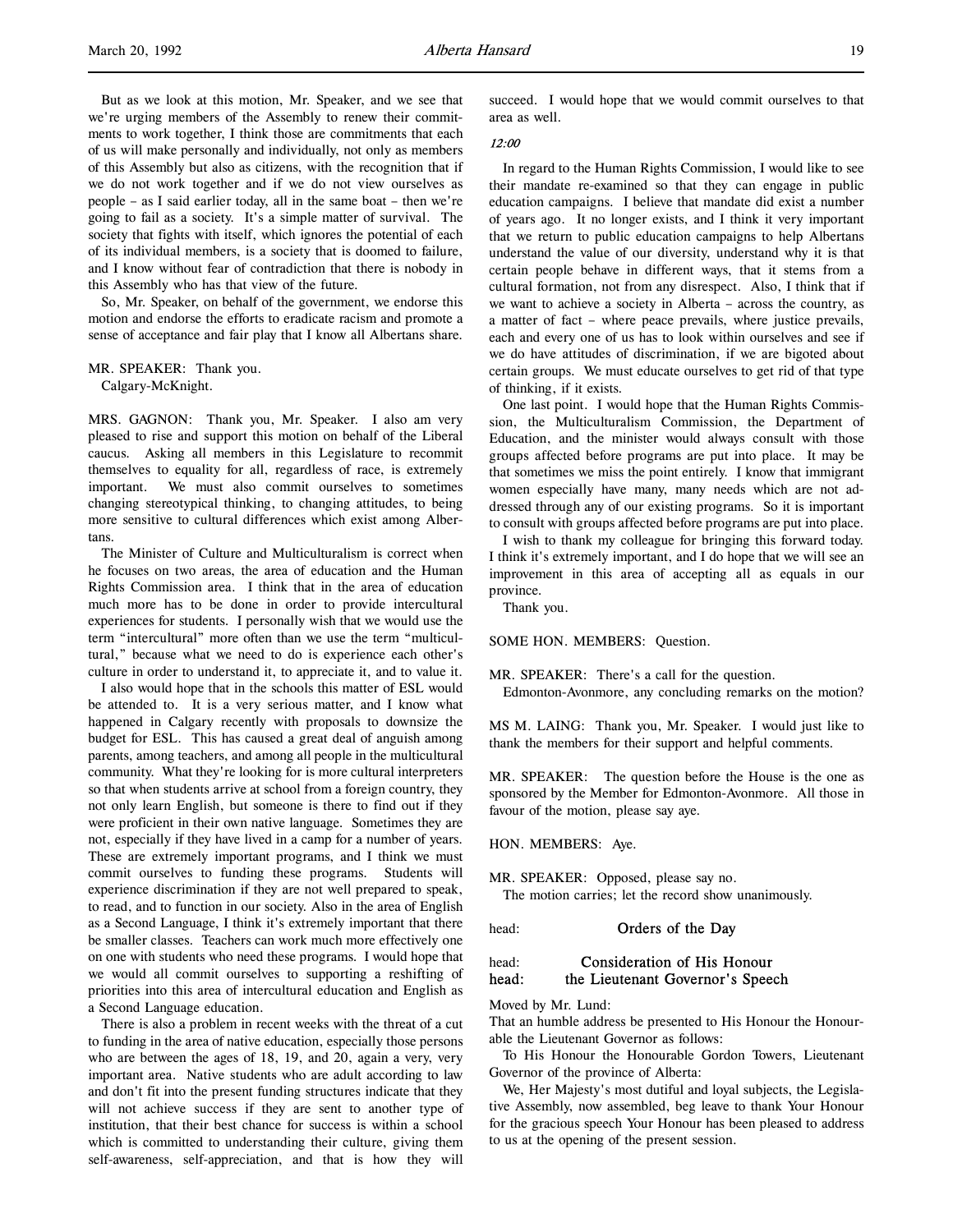MR. LUND: Mr. Speaker, I count it a great honour to rise today to move His Honour's Speech from the Throne on behalf of the people of the constituency of Rocky Mountain House. It seems especially fitting in that three years ago today some 20 other colleagues of mine were first elected to this Assembly.

I'm pleased to have the opportunity of commending the Lieutenant Governor on behalf of my constituents for the admirable job he does representing Her Majesty the Queen. The constituents of the constituency of Rocky Mountain House have great respect for our monarch and her representative, the Lieutenant Governor. Many are also acquainted with His Honour from his previous capacity as the member for the federal riding of Red Deer, which takes in most of the Rocky Mountain House constituency.

Early on in his Speech from the Throne, His Honour reminded us that this is the 125th anniversary of our nation. It struck me that this would be a great, opportune time for the Lieutenant Governor to visit our constituency as we celebrate on July 1 by recreating the launch of the canoe race from Rocky Mountain House to Montreal. The race was originally held to celebrate our centennial back in 1967, and assuredly we would be most pleased to host him and to reacquaint him with our hospitality.

Mr. Speaker, as others before me have commented, I join with them in congratulating you on the exemplary manner in which you carry out the duties in the Chair. I would also like to thank our Premier for extending me this privilege of moving the Speech from the Throne. My constituents and I do recognize the extent of this honour and are grateful for this opportunity. In addition, on behalf of the Assembly I would like to welcome the new Member for Little Bow constituency, and I look forward to his forthcoming presence and participation in this Assembly. I know it will be a compliment to his constituency, his representations made here.

I am proud to be a member of this government, representing the Rocky Mountain House constituency. As the Lieutenant Governor spoke of in his speech, we do face enormous challenges brought about by rapid changes in the world. Life in our communities, province, nation, and even our world is evolving at a staggering pace, but while changes have left some governments reeling and falling, our government remains strong and focused. Amid the constant, rapid change our government has never lost sight of its priorities. We have anticipated, adapted, and met head-on each new reality that we are faced with, and we will continue to do so. Mr. Speaker, the throne speech is a testimony to this fact.

In his Speech from the Throne the Lieutenant Governor outlined five areas of priority for the government in this session; they are the fiscal, economic, environmental, social, and constitutional realities facing our province. Without question, as the Speech from the Throne indicated, economic and fiscal realities must continue to be our primary focus. The fact is, due to the wise stewardship of this government, our province has weathered the economic recession better than practically any other jurisdiction in this country. Nevertheless, the failure of economics in other areas is having an impact on some Albertans, and they are suffering. I've heard this from a number of my constituents, and I'm sure that other members of the Assembly have heard the same thing from theirs.

Mr. Speaker, these people do rely on us for help. As the Lieutenant Governor accurately stated in his address, these events come at a time when our government's agenda is being influenced by factors like a reduction in support from the federal government, an inflated currency, and a specific drop in commodity prices. Our government is left with many, and several difficult, choices to make between stimulating our economy, maintaining fiscal restraint, and assisting those in need. However, I am confident that we will again provide answers and solutions to these pressing problems. Our government has a strong record in these areas. History has shown that for much of our past Alberta relied primarily on agriculture and the oil and gas sectors for our economic impetus, but over the last number of years under this government we have sought to diversify our economy. In doing so, we have thereby cushioned the province's economic fate from the unpredictable market shifts in these two primary sectors. Our government has worked directly with business to enhance our forestry sector, our exporting and trading sector, and our tourism sector, among many others, and, quite simply, it is working.

Over the last few years Alberta's exports have risen dramatically, from the 1986 level for international trade of \$11.7 billion to \$17.1 billion in 1990. That is an increase of almost 70 percent in just five years. Alberta's food and beverage industry has nearly doubled in size since 1980 and now accounts for 24 percent of Alberta's manufacturing sector. Some 107,000 new jobs have been created in Alberta over the past five years. Virtually all of the growth occurred outside the primary energy and agricultural sectors. Our efforts to develop environmentally sound forest projects have attracted roughly \$3.5 billion in investment to our province.

#### 12:10

Mr. Speaker, we are pursuing the same strategy in the constituency of Rocky Mountain House. We long relied on agriculture and the oil and gas sector, but in light of market realities in these areas we are now pursuing new initiatives in sectors like forestry and tourism so that they will be able to bolster and help maintain our local economy.

I believe that the health of our economy has a direct impact on our provincial services. These services were initially implemented to maintain Alberta's high quality of life. Mr. Speaker, the quality of life we have come to enjoy here in Alberta is among the very best in the world. Our environmental standards, our education system, our social service programs, our health care system, and other services are all world-class, but they are also very costly. My constituents understand that there is a balance between the provision of services and fiscal responsibility, and they will hold us accountable should we inappropriately administer the public purse.

Thus, I believe that the answer to maintaining our programs lies in continuing to explore other dynamics that will spur our own economy even further. As outlined in the throne speech and as I have heard from my constituents, we must work to improve our competitiveness, to expand our markets, to develop added value to Alberta products, to work with business to better train Albertans for increasingly specific jobs, and to further eliminate interprovincial trade barriers. The free trade agreement is proof of the benefits in dismantling these barriers. The Pacific Northwest Economic Region is another fine example of the positive effects of co-operation. Following the success of these agreements, we must pursue the continued breakdown of trade barriers within our own country. On a similar note, the pursuit of a satisfactory GATT is also important. These are all initiatives that will have a very important impact on our traditional industries like agricultural and oil and gas.

Mr. Speaker, a healthy and growing economy is the key to Alberta's world-class status, and with increased employment and investment I am confident that we will more than ably meet and be able to maintain these high standards. Not only should we be concentrating on our current situation, but we also must plan for the future, and I am proud that the Speech from the Throne is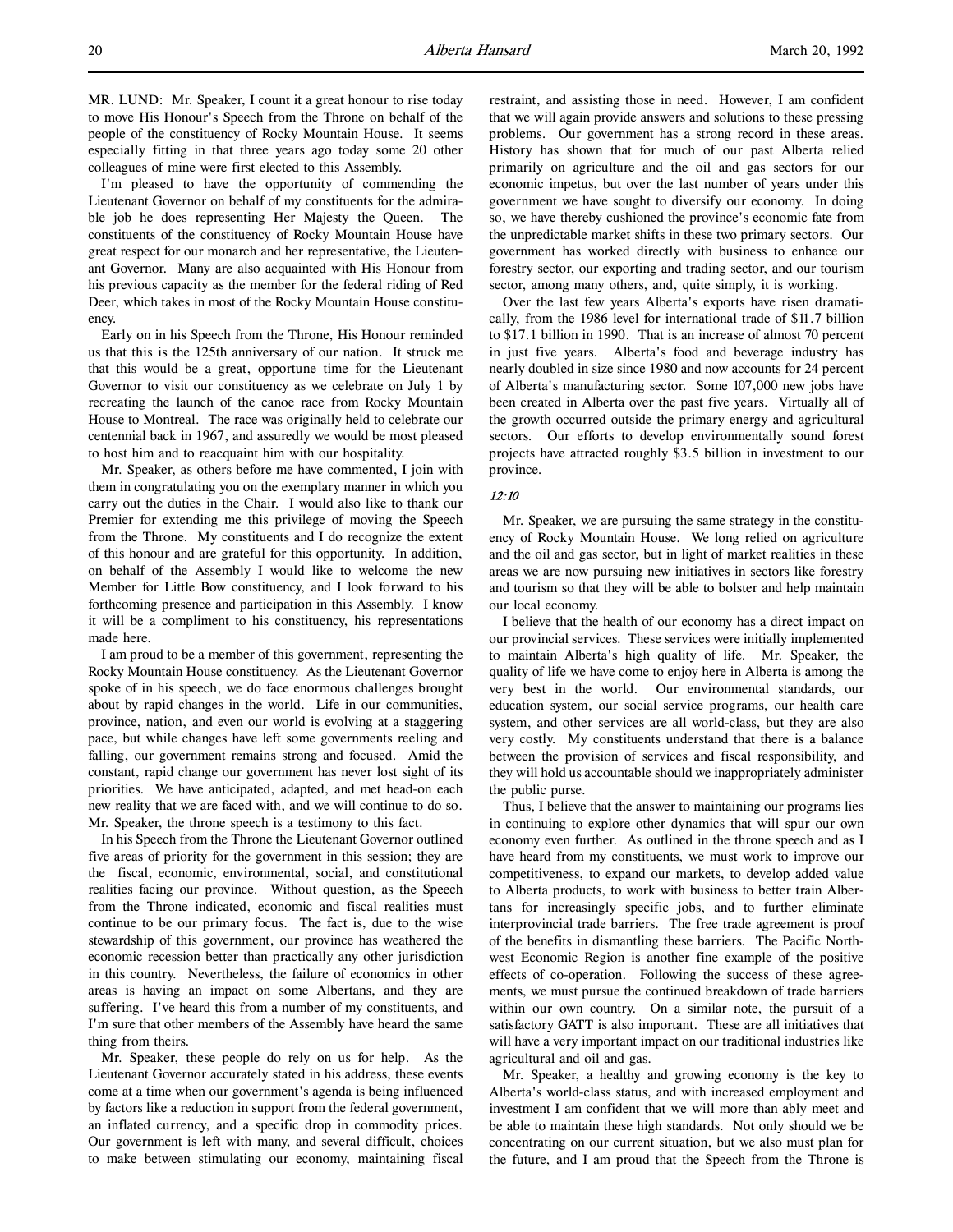Furthermore, efforts like the Minister of Education's Vision for the Nineties and the Minister of Economic Development and Trade's Toward 2000 Together are prime examples of our government's foresight and progressive attitude. It is initiatives such as these that will enable us to prepare for tomorrow today. The result will be a better Alberta. The Toward 2000 Together I believe deserves special recognition, as it ranks as one of the government's most extensive efforts to gather the insights and suggestions of Albertans. The results of these initiatives will be an economic strategy designed for Albertans by Albertans that will carry our province into the next century.

Mr. Speaker, I would like to take a moment to comment further on an integral part of both of these initiatives. That integral part is the public consultation process. Allowing Albertans to directly communicate to us their thoughts and opinions is of tremendous importance and value. As a government we have an impressive record of soliciting the advice of Albertans. For example, in my own constituency in the last approximately eight months we have had two standing committees visit to hear the thoughts and suggestions of the constituents. I'm speaking of the standing committee on constitutional reform and the Select Special Committee on Electoral Boundaries.

As a side note, Mr. Speaker, I would like to add that the Select Special Committee on Electoral Boundaries did an admirable job of reporting the people's position in their report. However, I'm rather dismayed that the commission of nonelected individuals ignored what was heard and reported by the select special committee. Now, after hearing from Albertans themselves, I look forward to their final report, which I trust will better reflect the instructions of Albertans.

I myself have been personally involved in the consultation process which assisted in rewriting the Municipal Government Act, and during our meetings I heard from a countless number of Albertans. I had a similar experience with the involvement of the Water Resources Commission as we held public hearings. Mr. Speaker, they are just a few of the areas where our government has consulted with Albertans. In fact, in June of last year an impromptu tally of areas in which the government was consulting or had just finished consultation with Albertans numbered almost 125. This includes consulting Albertans on the regulations for legislation, which is a landmark initiative. Hearing Albertans' views has always been a priority of this government, and I believe that these few facts alone prove that our government is open, both consulting and listening to Albertans.

This communication process involves not only receiving information but sharing information, so the introduction of the freedom of information legislation this session will formalize that communication process which has been evolving over several years. Under this government Albertans will continue to play the primary role in shaping our province.

Included in Albertans' thoughts and suggestions have been ideas for the reform of our legislative process. This year I am happy to see that we are attempting to implement several of these reforms and will be establishing a special select committee on legislative reform.

Another important area where Albertans are shaping our province is the environment, and I would like to make a few comments about that. The constituents of Rocky Mountain House are very aware of the environment. We pride ourselves in having

the most beautiful countryside, the cleanest air, some of the richest soil, and of course our fresh Rocky Mountain water, so it is not hard to see why the environment is so important to us. We look forward to the proclamation of the new environmental enhancement and protection Act. As we know, it will be a model for many jurisdictions to follow. As such, those Albertans who have contributed to its development deserve our thanks and applause. I would like to commend the Environment Council of Alberta for their invaluable work and especially Dr. Natalia Krawetz for her leadership and effort in this area.

I would be remiss if I did not mention the recent announcement of the participation of this government in the heritage rivers program and the protected areas initiative. Our participation in the latter program brings the total acres of protected land in Alberta to approximately 24 million acres. This translates into about 10 acres of land for every man, woman, and child in our province. This is about 14 percent of Alberta's 164 million acres. Mr. Speaker, are you aware that this is 2 percent higher than the guidelines advocated by the federal endangered spaces campaign?

Two other initiatives that deserve mention are the Round Table on Environment and Economy and the clean air strategy. These initiatives have allowed the most important stakeholders to express their views on policies for the environment, and those stakeholders are Albertans. I believe that with individuals, initiatives, and organizations such as these, Alberta's environment is in very good hands. I also believe that these few examples demonstrate our government's commitment to the environment.

#### 12:20

I would now like to make a few comments on the social realities facing our province. First, I believe that the health care system and the structure of social assistance in Alberta is worldclass. They are more than just a safety net for Albertans; they assist in maintaining a reasonable quality of life. Included among these services are the best seniors' programs in the country. As we all know, the percentage of seniors in our society is increasing; thus, this is a very important area.

The maintenance of our current level of social programs is essential, but I do not believe that this level should be maintained by the allocation of more and more dollars. I believe we must endeavour to better co-ordinate and streamline our programs. The co-operation between the Department of Health and the Department of Municipal Affairs, as exemplified by the Sylvan Lake senior citizens' lodge project, is proof of how we can work together to maintain and improve our services. Furthermore, the government achievement of the single point of entry for seniors is a significant accomplishment and has been welcomed by all those that I've talked to on the matter. Through accomplishments like this and our continued commitment to our province's seniors, I know that seniors will be healthier and happier in the future.

With our commitment to seniors in mind, I'm pleased by our efforts to resolve pension problems in this province. As mentioned in the Speech from the Throne, agreements with the public service and local authorities pension boards have already been reached. Members of this Assembly will be asked to increase their pension contributions by 33 percent. Legislation will be introduced this session to amend the local authorities, public service, public service management, universities academic, and special forces pension plans. Furthermore, Mr. Speaker, I am confident that we will also be able to resolve the Teachers' Retirement Fund issue this session.

Lastly, I would like to offer a few remarks on the constitutional reality that faces us today. The message from the constituents of the Rocky Mountain House constituency has been very clear: do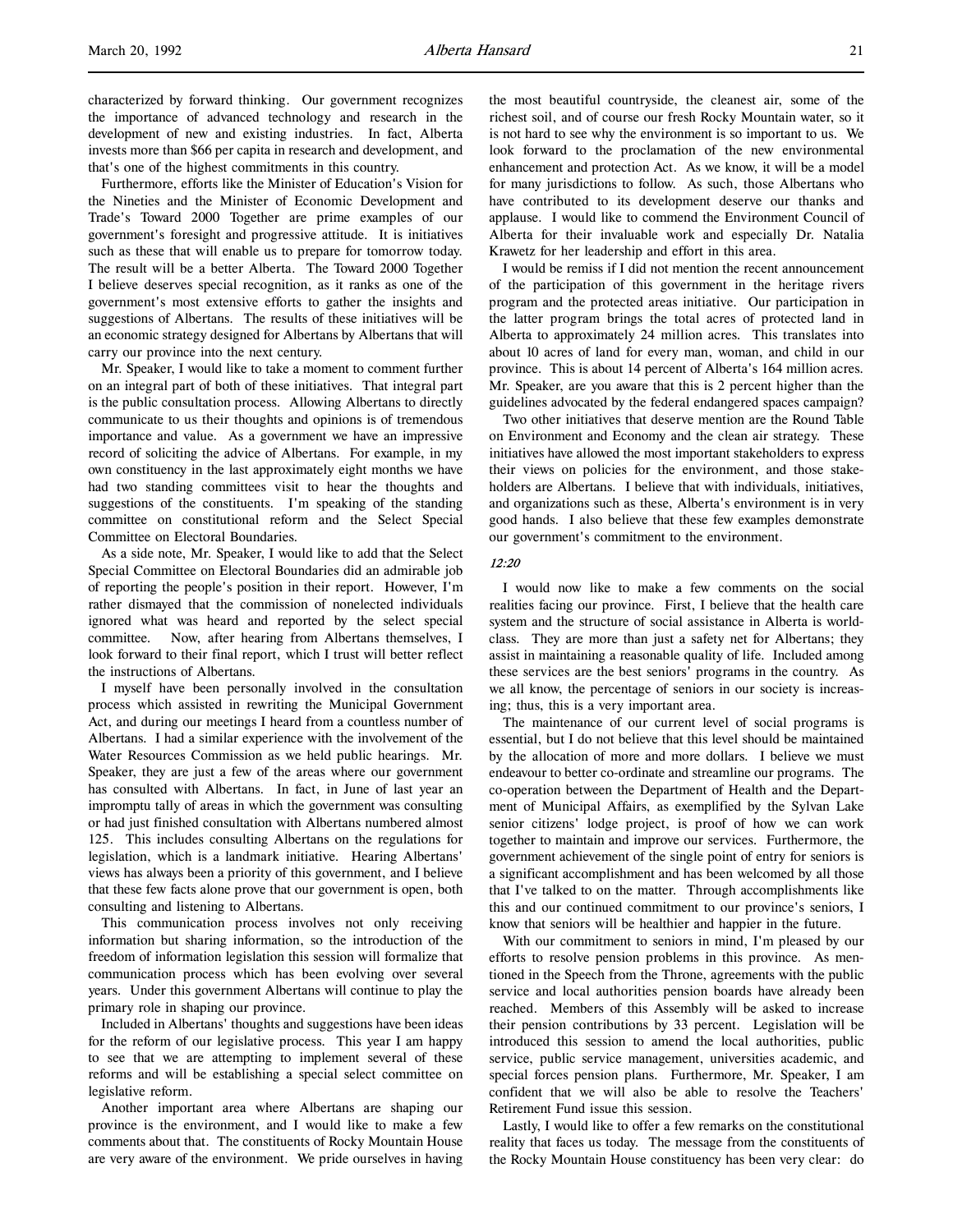not settle for anything less than a triple E Senate, one that is fully elected, effective, and equal. Moreover, the vast majority of my constituents will not support a plan that provides one province with more powers than the other or that will recognize one society as special. They maintain that each province should hold the same powers as the next and any agreement proposed otherwise is unacceptable. My constituents also show overwhelming support for bilingualism, but not legislated bilingualism. The people of the Rocky Mountain House constituency have told me that they want the final say in the constitutional deal. Well, yesterday we got assurance of that, and they will be very thankful for that.

Mr. Speaker, as I conclude my remarks, I must again express my satisfaction with the insight and wisdom outlined in the Speech from the Throne. I believe that this government is clearly attuned to the concerns and priorities set out by my constituents and indeed the majority of Albertans. The challenges before us are significant, and if I were faced with these challenges anywhere but in Alberta, I would be depressed. However, in partnership with Albertans I know that we are capable of meeting those challenges and more. Alberta's primary strength has always been her people. Individually we represent a variety of origins and cultures, but corporately we combine to make the strongest province in our country. Under the direction outlined for this government, we can all contribute to building this province. On behalf of the government I would invite all Albertans, including members of both sides of this House, to join together in a positive way to develop a better and better home for each of us.

In conclusion, Mr. Speaker, it is with much pride and pleasure that I move the Speech from the Throne.

### MR. SPEAKER: The Member for Highwood.

MR. TANNAS: Thank you, Mr. Speaker. It is a privilege and an honour for me and for the constituency of Highwood to second the motion of the hon. Member for Rocky Mountain House. It was a pleasure for all hon. members to hear such an eloquent and positive speech. I pray, Mr. Speaker, that you will continue to give members of this Assembly your fair and wise guidance in our deliberations in the days and weeks ahead of us.

I must say that as I listened yesterday to His Honour's excellent delivery of the Speech from the Throne, the thought struck me again and again what a positive, forward looking, challenging message it was. His Honour reminded us that this year, 1992, is Canada's 125th year of Confederation, and he tickled our personal memory banks with a reminder of the 1967 centennial year, a year which those over 35 may have fond memories of, of the pride we all felt as Canadians in our country, Canada. As we basked in the admiration of peoples from many countries who came to Canada to participate in Expo 67, many of those people stayed to see more of our country and returned again. Many Canadians traveled to Montreal to attend Expo 67. I was privileged at that time to be a teacher and a principal at Blackie school, a rural school with grades 1 to 12, and together with four other chaperons we took 89 high school students to Montreal, to the Eastern Townships, and to our capital in Ottawa for an unforgettable eight-day adventure in discovery of the heartland of Canada. I want to assure you, Mr. Speaker, that we didn't go, as the hon. Member for Rocky Mountain House referred to people going, by canoe. We traveled by more modern means, but it's interesting that he should mention that.

Mr. Speaker, I'm pleased that our Premier has honoured the constituents of Highwood by permitting me to second this challenging Speech from the Throne. I wanted to congratulate the Provincial Treasurer and all others who have worked so hard to

find solutions to the longstanding pension problems. I'd also like to commend the Minister of Education for his patient and tireless efforts to solve the issues surrounding the Teachers' Retirement Fund pension plan. I have every confidence that in a spirit of goodwill, co-operation, and compromise a realistic agreement will be reached with the Alberta Teachers' Association that will place the Teachers' Retirement Fund on a sound footing.

Our daily newspapers, radio broadcasts, and the nightly TV news remind us of widespread human suffering, the uncertainty of life and liberty in other places, civil strife, and even war, in such far-flung places as Yugoslavia, Azerbaijan, Sudan, Ethiopia, South Africa, Cambodia, Burma, east Timor, Iraq, Iran, to name but a few. Perhaps a reminder of these places and of the events that are occurring in them might help us to better put in perspective the challenges that we face in Alberta.

Albertans and Canadians enjoy one of the highest standards of living in the world, and we need a strong economy to support our social safety nets, our quality health care system, and our firstrate education system that covers kindergarten to PhD. Alberta is rich in talented, experienced, and educated people who collectively make our economy vibrant and forward looking, even in recessionary periods. These spirited Albertans have eagerly shared their ideas in the Toward 2000 Together program, which has captured the imagination of positive-thinking Albertans to help ensure Alberta's future economic strength. By listening to investors, exporters, small business owners, developers, workers, farmers, manufacturers, processors, technical service people, people from all walks of life, Alberta will be able to seize the opportunities of the 1990s and meet the economic challenges of the coming 21st century.

# 12:30

Although the petroleum industry is not enjoying the economic growth and vibrancy that it did a few years ago, many firms and companies have rowed out to meet the ship rather than waiting for it to come in. Look at the marvelous work of Calgary's Safety Boss company. There's a firm that met the challenges of the Kuwait oil fires in such an effective and efficient way that it is now viewed by oil companies and countries all over the globe as being the best in its field. ATCO is an Alberta-based manufacturing company with worldwide customers and a worldwide reputation. I could name many other enterprising companies, like Canadian Fracmaster, Western Geophysical, Bow Valley Industries, Gulf Oil Canada. Mr. Speaker, the list is extensive. This is a government that wishes to support those with vision and the corporate courage to seek new markets for Alberta's products and Alberta's services and Alberta's talent. The Pacific Rim holds tremendous opportunities for Alberta and indeed for Canada, and there are great opportunities in eastern Europe, the Middle East, and in Latin America as well. Alberta's foreign trade missions will be enhanced to the benefit of all Albertans. I'm sure we all welcome these initiatives.

The environment seems to be on everyone's mind. For the past several years, a major consultation process has gone on in Alberta under the Minister of the Environment. We all look forward to legislation that will put the ideas, feelings, and experiences of many Albertans into legislation. These will be solutions that will balance a strong, sustainable economy with a healthy environment. That is paramount. Waste management, recycling, and education programs in Alberta have helped people in our province to be more aware of the part each and every one of us must play to contribute, to protect and enhance our living space. I applaud the report Clean Air Strategy for Alberta. I look forward to the action that will be taken on implementation in this session.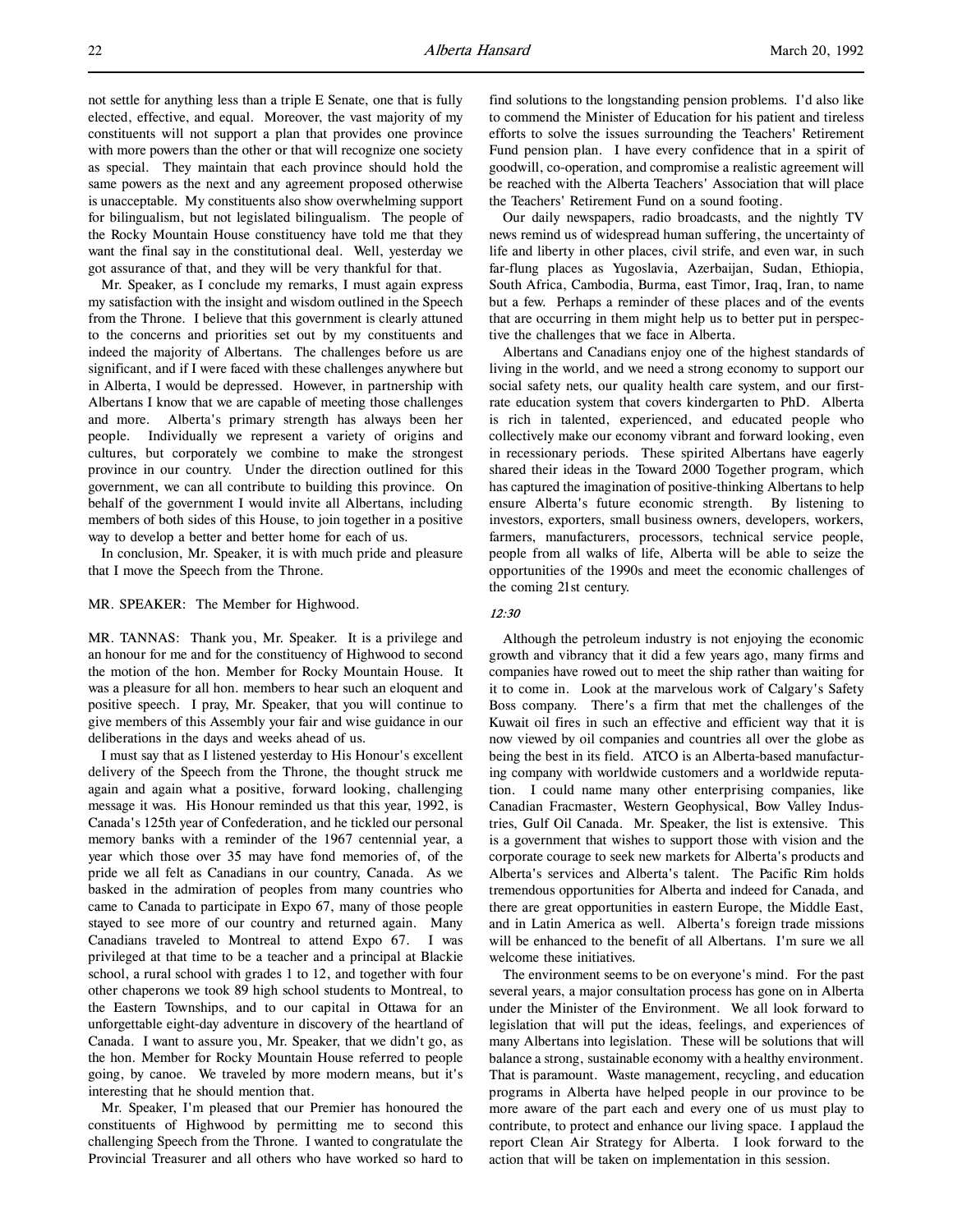The throne speech refers to the social reality, and I'd like to share with you, Mr. Speaker, some of my experiences as chairman of the Family and Community Support Services Review Panel. We were charged by the Minister of Family and Social Services with the task of exploring strengths; looking at weaknesses; looking at ways of ensuring the ongoing efficiency and effectiveness of the program; determining the relevance of its mandate; examining funding, financial arrangements, and accountability; and formulating recommendations.

The review panel was given a wide scope to determine the process, which resulted in community consultation strategies, public meetings, focus groups with family and community support services staff. We met with board members and related service people, and special meetings were arranged with elected municipal councils. In addition, the panel chose to interview significant people in the family and community support services fields, including interviewing legislative members for Taber-Warner, Edmonton-Calder, Three Hills, Calgary-Shaw, and Edmonton-Gold Bar. Approximately 200 briefs were received, and hundreds of questionnaires were completed which, together with a review of the literature and an interprovincial comparison of preventative social programs, gave the advisory panel the information to base their recommendations on. The panel traveled from La Crête, Fort Vermilion, and High Level in the north to Medicine Hat, Lethbridge, Nanton, Red Deer, and many other places in between. It must be said that with the exception of myself, the panel brought a strong, experience-based background of association with family and community social services to the deliberations. We look forward to the recommendations being acted upon.

I think it's worthy to note the undertaking outlined in His Honour's speech when he said, "My government will . . . implement recommendations from the family and community support services program." In the spirit of this undertaking I'd like to continue to make a few comments on the worthwhileness of the program and not so much on the review.

First and foremost, it's a partnership program between the provincial government and local governments on an opt-in basis, where the local municipality decides whether or not it will join. This partnership sees 80 percent of the funds supplied by the provincial government, with federal government assistance, and 20 percent supplied by the local government on a provincewide formula basis. Local communities are responsible for determining their local needs, and through local boards the activities are locally determined, which is why family and community support services, usually known as FCSS, activities vary from community to community: because it's a community-based program. Community-based solutions are a fundamental pillar of the family and community support services program. The program is preventive in nature; it is not a second welfare system. The underlying premise is to develop and support individuals, families, and communities in making decisions that will improve the quality of family and individual life within the community, truly helping people to help themselves. Running through this program is the utilization and involvement of volunteers. Indeed, volunteerism is at the heart of the FCSS program.

The four cornerstones, then, of family and community support services are prevention, local autonomy, volunteerism, partnership with the province. These strengthen people's sense of self-worth and self-esteem and their ability to take responsibility for personal decisions and thereby lessen the need for social intervention.

Mr. Speaker, His Honour reaffirmed the importance that our first-rate health care system be built on accessibility, on universality. I am concerned when a respected leader of a minor party states that instead of building hospitals in every rinky-dink town,

we start saying no. Well, this may sound fine to a fund-raising audience in Edmonton, but it isn't well received in rural Alberta, I can tell you. We who represent rural Alberta constituencies resent our towns being called rinky-dink. More important, people in rural Alberta are also deserving of access to hospital care. As you are aware, there are approximately 130 active care hospitals in our province. It's interesting to note that the 20 largest citybased acute care hospitals currently take over 80 percent of the acute care budget. If we followed the advice of the minor party leader and cut out, let's say, 40 of the smallest acute care rural hospitals, there would be a theoretical saving of 3 percent of the acute care budget. I say theoretical saving because the closure of 40 such hospitals would not take into account the high transportation costs and, of course, the human costs. Accessibility to health care is an important dimension in the quality of life, and this government supports that.

When His Honour referred to the implementation of new economic development initiatives, I welcomed this continuing commitment to economic diversification. Mr. Speaker, I wish to share a small success story with you and with members of the Assembly. The Alberta Country Vacations Association offers 21 quality guest ranches and guest farms. From Whitecourt in the north to Cardston in the south, for Albertans and for visitors to Alberta they offer family vacations. For the benefit of members I'd like to table copies of this brochure, and in doing so I'd like to mention two of them in here. One is the Highlandview ranch west of Cayley and High River, operated by the McLean family, and the other one, west of the town of Nanton, is the Squire Ranch, run by the Squire family. There are many other ranches and farms in Highwood who are offering farm and ranch vacations, and indeed all across this province it's a growing industry. Each one of these helps in a small but important way to diversify the local economy. That's the kind of thing that this government supports.

### 12:40

The Speech from the Throne referred to items like environment, health care, education, social services, economic development, energy efficiency, traffic safety, and many, many other things. Mr. Speaker, you may well ask: how can these things be brought into being? The answer is teamwork. It's the governmental reality. We in Alberta have one of the most experienced governments in Canada, which enjoys one of the largest majorities in its legislative Chamber, and its leader is the senior Canadian Premier, who ably leads our governing party and gives us the kind of leadership we need in the constitutional talks ahead.

I want to go on record as an enthusiastic supporter of the challenges and proposals contained in the Speech from the Throne and, therefore, endorse its positive message by seconding the motion of my colleague, the hon. Member for Rocky Mountain House.

MR. MARTIN: Mr. Speaker, I beg leave to adjourn debate.

MR. SPEAKER: Having heard the motion by the hon. Leader of the Opposition, those in favour, please say aye.

#### HON. MEMBERS: Aye.

MR. SPEAKER: Opposed, please say no. The motion carries. Government House Leader.

MR. STEWART: Mr. Speaker, I move that we now call it 1 o'clock.